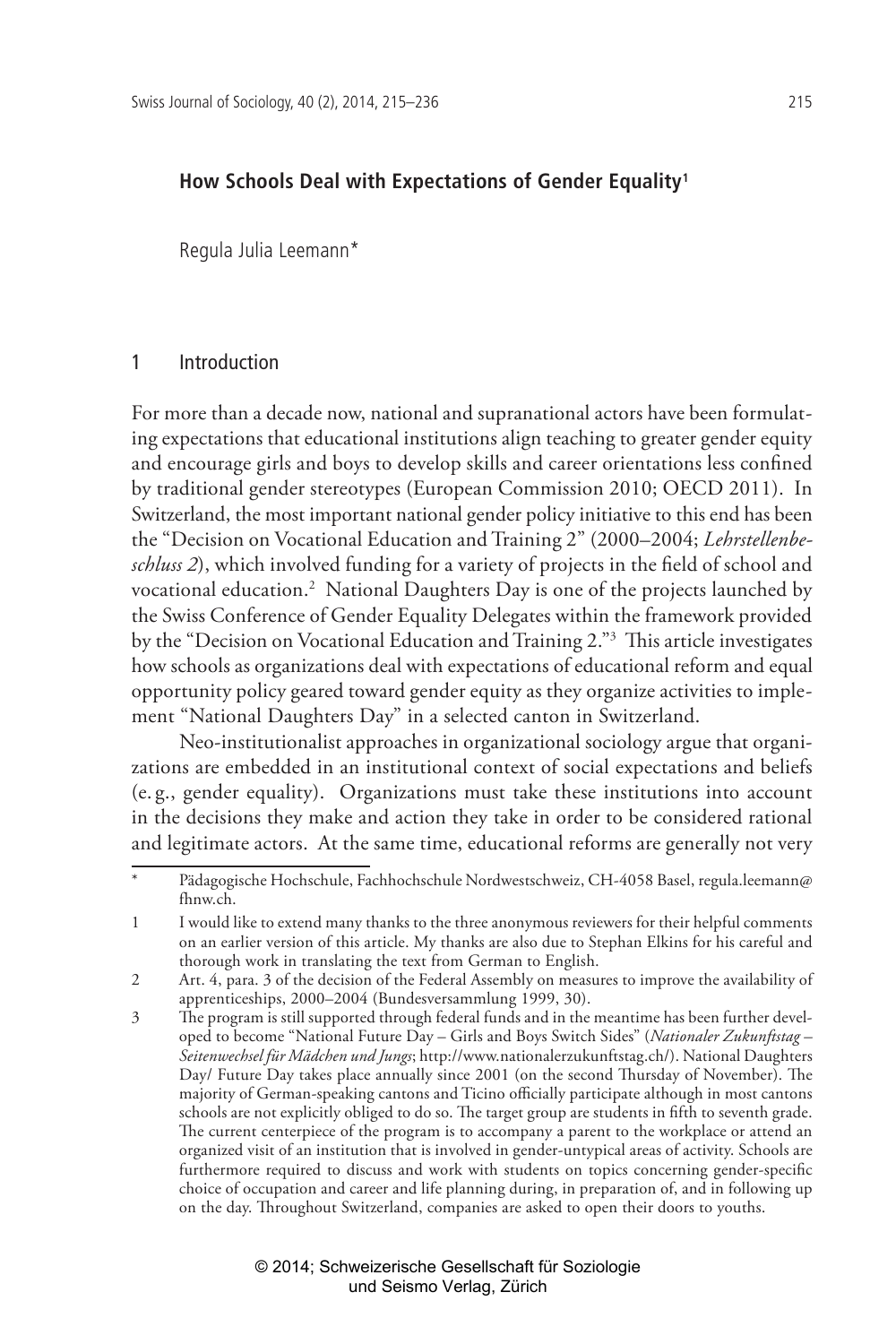sensitive to gender issues and typically fail to address gender inequality (Hilbrich et al. 2011). Besides, studies on how schools respond to an environment demanding progress toward greater gender equity point out that actors in educational organizations (including education administrations and teacher education) do not necessarily perceive policymakers' expectations of reform in a positive light only, but may also display resistance, voice criticism, and attempt to avoid change (Paseka 2008; Seemann 2009). Organizations therefore have some discretion in how they act and react in view of external demands and cannot be assumed to simply conform to outside expectations.

Moreover, if we think of the prevailing discourses on "gender difference and equality," "diversity and intersectionality," or "whether girls or boys are discriminated against in school," these expectations appear to be neither homogeneous nor completely devoid of ambiguity. This leads us to the question – to be addressed both theoretically and empirically – how schools as organizations respond to these heterogeneous and conflicting expectations.

The theoretical approach of the sociology of critique and justification (Boltanski and Thévenot 2006), rooted in French pragmatic sociology, provides the epistemological and methodological tools for our inquiry into how organizations deal with diverse structures of expectation (Jagd 2011). It directs attention to actors in organizations and the demands they face to publicly account for their actions and decisions. The theory assumes a limited number of orders of justification, which actors rely on in meeting demands for evaluation and coordination. This theoretical framework of various orders of justification is a useful means to conceptually grasp and interpret the different, competing, and conflicting organizational modes of dealing with the demands of gender equality.

Section 2 will provide the theoretical foundations for addressing the question of how actors in organizations respond to expectations of gender equality in their environment. Section 3 describes the study and its methodological approach. The findings on the various orders of justification that actors in school settings refer to are presented in section 4. Section 5 embeds the approach and findings in a wider framework of debate.

### 2 Theoretical framework

2.1 Gender equality as a myth and a requirement for the legitimation of organizations

The requirement to make schools and the processes of learning therein realms of greater gender equity and to move gender to the center of professional activities for at least one day of the school year provides an interesting occasion to study how schools as organizations deal with expectations of reform in their environment. In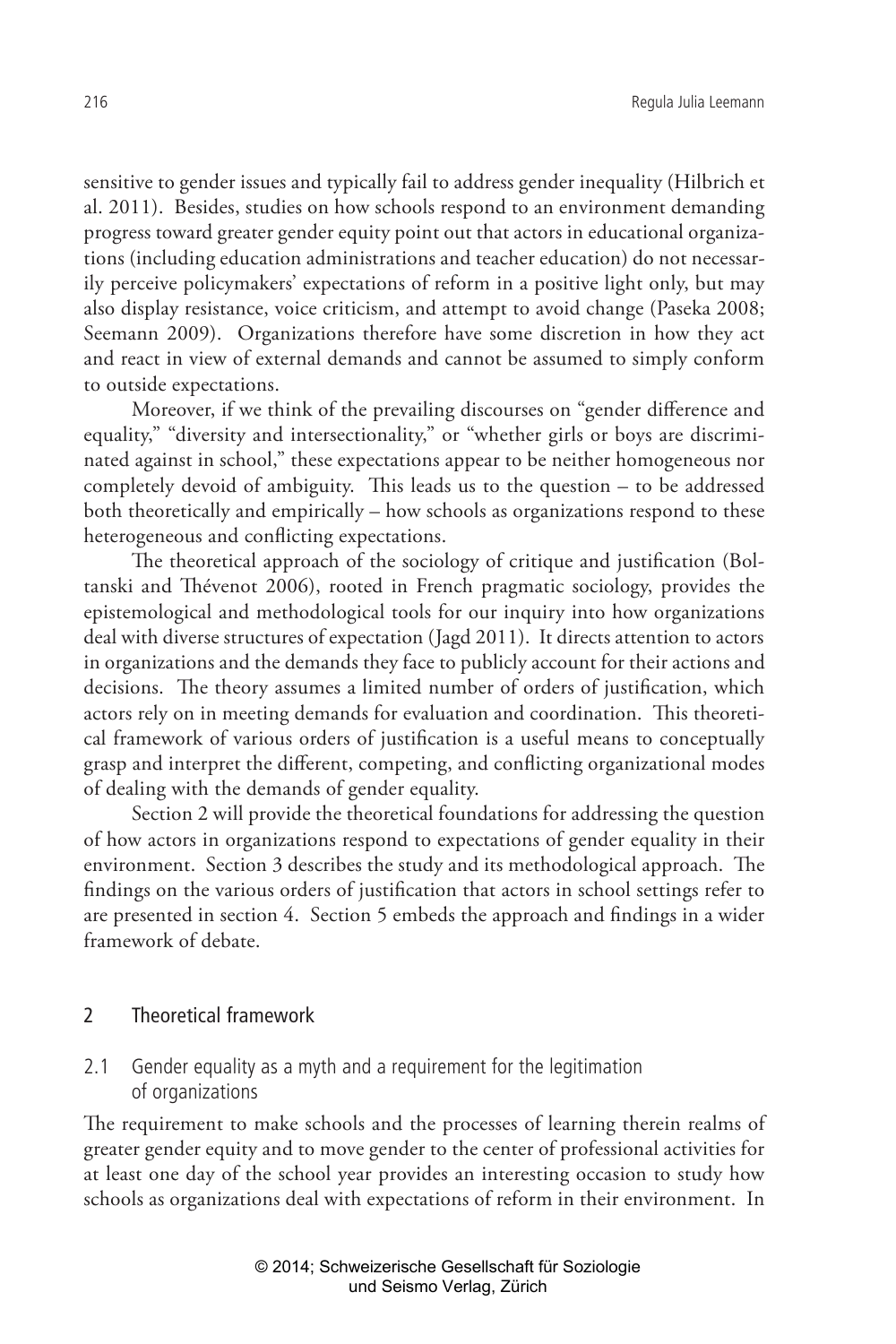a neo-institutionalist theoretical framework, gender equality can be described as a social institution or myth (Meyer and Rowan 1977), as a socio-cognitive structure of expectation, or as a belief that has gained acceptance worldwide over the past century (Ramirez 2001). Schools now have no other choice than to direct organizational action toward promoting greater gender equality in order to be perceived as legitimate actors – i.e. as rational, innovative, and fair (Hasse and Krücken 2005, 23; Müller 2010) – and receive social recognition and resources (Koch 2009, 126). The question is, how precisely do schools as organizations respond to these environmental expectations? Do they merely go through the motions by staging efforts toward gender equality as a façade of rationality without engaging the internal processes of the organization accordingly (e. g., the settings of teaching and learning, continuing professional development of teaching staff) as Meyer and Rowan (1977) suggest in their thesis of a loose coupling of structures and activities? Our research asks whether National Daughters Day serves as such a façade of rationality, propped up for one day, allowing the organization to otherwise continue business as usual.

As public employees, the teaching staff and school administrators are under scrutiny, both in-house and by an outside public, as to how they implement National Daughters Day and pursue the principal idea of gender equality while they also must be able to justify their decisions and actions. The project day as such receives media attention and is well known throughout the population and in the business world. Students, parents, school boards, fellow teachers, school principals, and local media all observe the events and have expectations. We are interested in how teachers and school administrators, but also the initiators at the cantonal level, perceive the project day, and the goals of gender equality that it is supposed to promote, and the reasons they give for their views.

## 2.2 Gender equality as a heterogeneous and conflicting structure of expectation

Over the past two decades, new models of governance have led to addressing educational institutions as independent actors and reorganizing them accordingly. They are required to be responsive to social developments – including expectations of gender equality – in their proximate and extended environment and to develop a profile of their own in the process. A brief look at academic discourse on issues of gender, gender (in-)equality, and equal opportunity<sup>4</sup> testifies to change, multidimensionality, and struggles for the power of definition. It seems fair to assume that the expectations and requirements relating to gender equality that are brought to bear on the educational field are neither devoid of ambiguity nor free of inconsistencies.

<sup>4</sup> Instead of many, see Nentwich (2006) for a brief overview of approaches to equality, difference, and the construction of gender and diversity, Cornelißen (1988) on the early attempts to systematize the concept of equal opportunity, Barrett (1987) on the concept of difference, Cordes (2010) on the demands on gender mainstreaming, and Weaver-Hightower (2003) on the current dispute about whether boys are the new disadvantaged.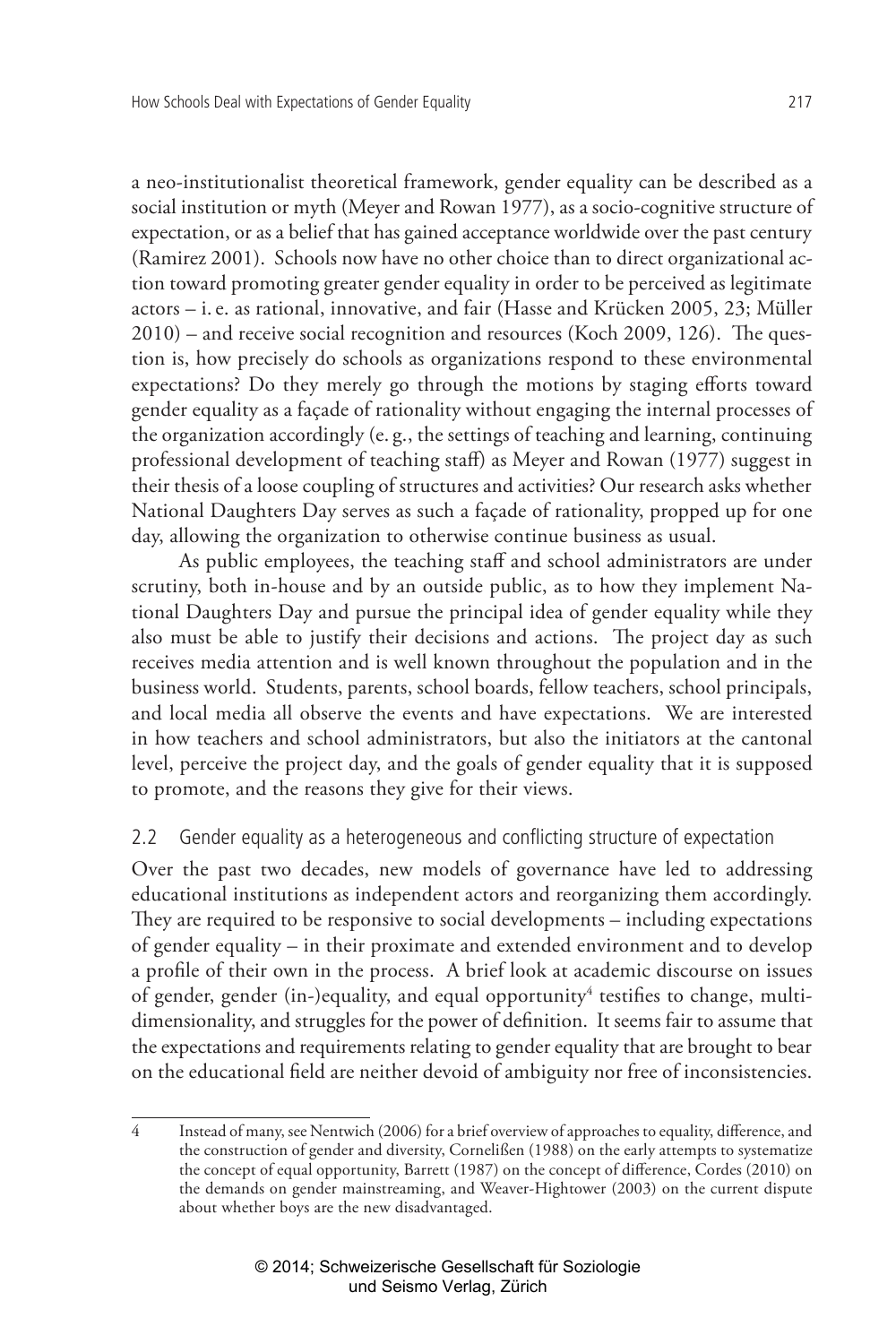There is already evidence for this if we merely look at the name given the event. The project day was initially launched as "Daughters and Fathers Day." It soon became "National Daughters Day," was again renamed in 2010, and is now called "National Future Day. Girls and Boys Switch Sides." Each change of name has also had programmatic implications and can be interpreted as the consequence of criticism directed against treating the genders differently (or unequally) in carrying out activities on this day.5

Moreover, schools face an environment holding an array of expectations while having only limited resources and routines at their disposal to meet them. This raises the question of how teaching staff and school administrators read, interpret, and handle these manifold and conflicting expectations in their daily work in the school setting.

## 2.3 Gender equality in different orders of justification

To get a theoretical grasp on the positions and justifications of the actors mentioned above, we employ the theoretical framework of the sociology of critique, which is rooted in French pragmatic sociology (see Diaz-Bone 2011a, 18 ff. for the history of this theoretical approach). This approach is well-suited to describe the coexistence of competing rationalities in organizations (Jagd 2011).6

Our point of departure is the assumption that actors face many situations where they must renegotiate the line of action to be pursued and decisions to be made. Situations of this kind occur, for instance, when a working group is confronted with a new requirement or cannot continue business as usual and is forced to make changes. The requirement to carry out National Daughters Day can be seen as such a "critical moment" (Boltanski and Thévenot 1999, 359), which questions established routines and other taken-for-granted assumptions in schools and necessitates renegotiation. In the discussions and disputes that this involves, the

<sup>5</sup> The program initially intended for daughters to accompany their fathers to work where they were to be given the opportunity to talk to designated people about possible models of life while the boys were supposed to stay in school where they were to discuss issues of masculinity and male conceptions of life. Later on, the program was modified so that other persons (e. g., the godfather) could take the girls along to work as well. Today the boys also go to visit companies.

<sup>6</sup> Jagd (2011) provides an overview of the issues in organizational sociology that have been addressed so far using this approach. However, none of the studies mentioned by the author has applied the concept of multiple orders of justification to analyzing how organizations deal with social inequality. The compilation of empirical studies of organizations based on justification theory scheduled for publication in 2014 is no exception in this respect; it, too, contains no study on inequality (Knoll 2014). Imdorf (2011; 2012), on the other hand, employs this theoretical approach to explain the emergence of educational inequality in school and vocational training from an organizational perspective. Imdorf and Leemann (2012) investigate a new organizational form of vocational training for its potential to improve allotment of training places based on achievement and thus to reduce inequality. Both Derouet (1989; 1992) and Peetz et al. (2013) rely on the justification-theoretical framework to analyze educational institutions in the context of change and reform.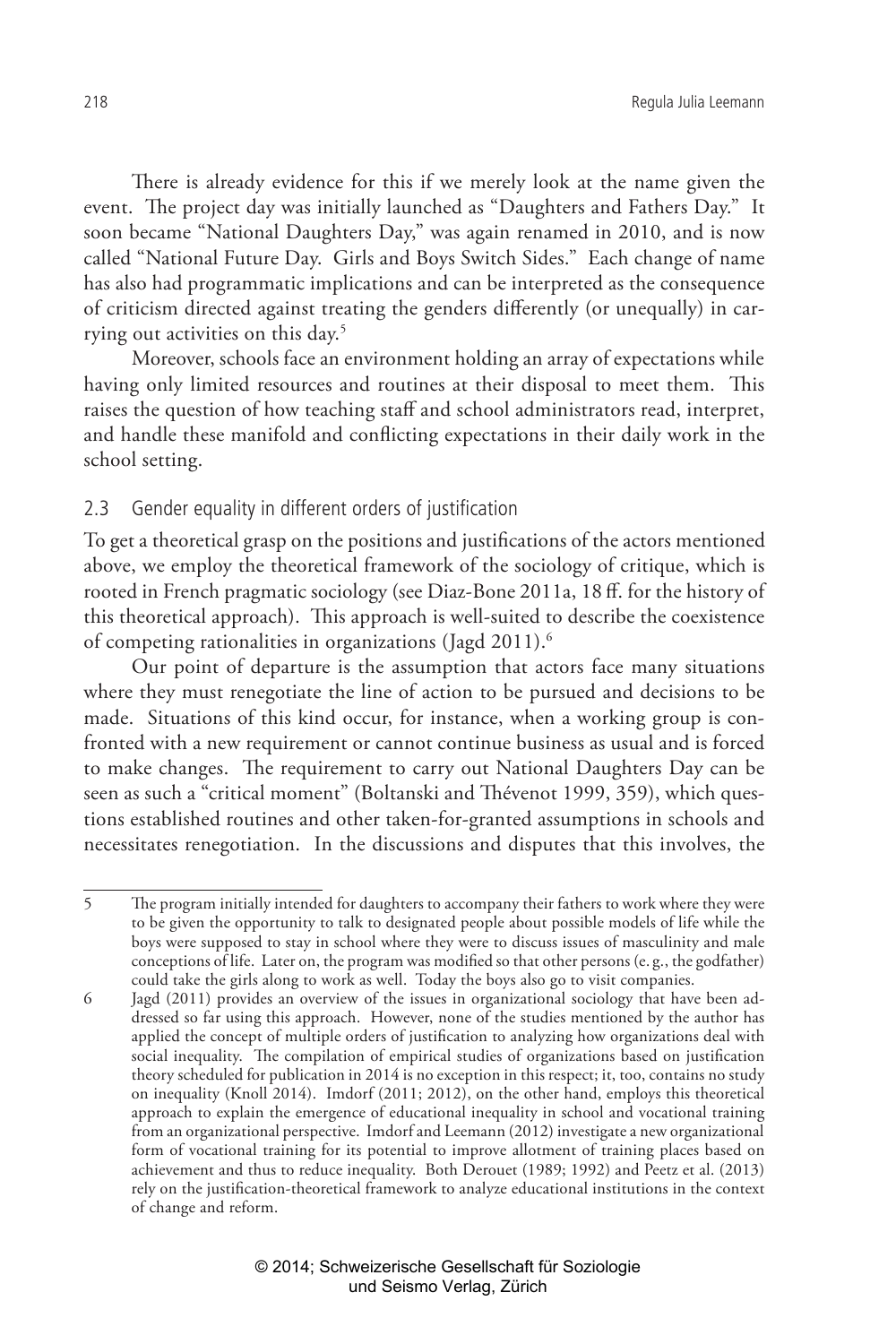teaching staff adopts positions, voices criticism, and seeks solutions for the school to reach an agreement (Boltanski and Thévenot 1999, 360).

Discussion and decisions of the kind that we have investigated in our case study are not of a private nature but occur in the public sphere (Wagner 2004, 438). An important feature of such a critical moment therefore is that the persons involved are subject to an imperative of justification (Boltanski and Thévenot 1999, 360). They must give reasons for their views and criticisms of the issue under consideration, also in light of the opinions of others. Another feature is that these justifications must follow rules of acceptability, that is, the justifications have to be valid and comprehensible to both sides and must be applicable in the same way in other social situations as well.

The basis for this is the principle of equivalence: objects, subjects, and processes must be related to some common measure to clarify what they have in common (Boltanski and Thévenot 1999, 361) and arrive at a socially shared and commonly comprehensible assessment. They must hold up to the measure applied, i.e. they are assessed against the measure and ranked according to their worth *(grandeur)*.

The demands of evaluation and coordination that arise in social situations are governed by a limited plurality of principles of equivalence, which Boltanski and Thévenot (1999, 365) also refer to as "worlds" *(cités)*.

*Here the concept of world emphasizes objectivation: the process of action and linking of things and people by means of evaluation creates an objectivity in its own right, which acts of justification can make reference to. The reference made in action to objects and the social apparatus creates (re-/produces) and stabilizes through action "objects," "qualities," and "categories" as well as the connections between them, which subsequently appear as "naturally given" ("naturalized") and as a network and create the impression of an "ontology" in social reality and, in this way, appear to actors, as "world" and, as such, as situationally evident.* (Diaz-Bone 2009, 240 – translated from German)

Each of these worlds is characterized (1) by an orientation toward a particular common good, (2) by the worth *(grandeur)* of objects, subjects, and processes in relation to the common good, and (3) by a model for testing the worth of a particular investment formula and the "natural" relations among objects, subjects, and processes (Boltanski and Thévenot 2006, 140 ff.).

Each of these principles of justification claims universal validity (Boltanski and Thévenot 1999, 365). The principles can therefore not replace one another; rather each retains its own order of worth when they face off in dispute. Especially in ambiguous situations that require renegotiating the validity of different orders of worth, transformation and change is possible. In such situations, it is conceivable that one of the orders of worth prevails because of its greater legitimacy in the eyes of those present. However, oftentimes compromises between different orders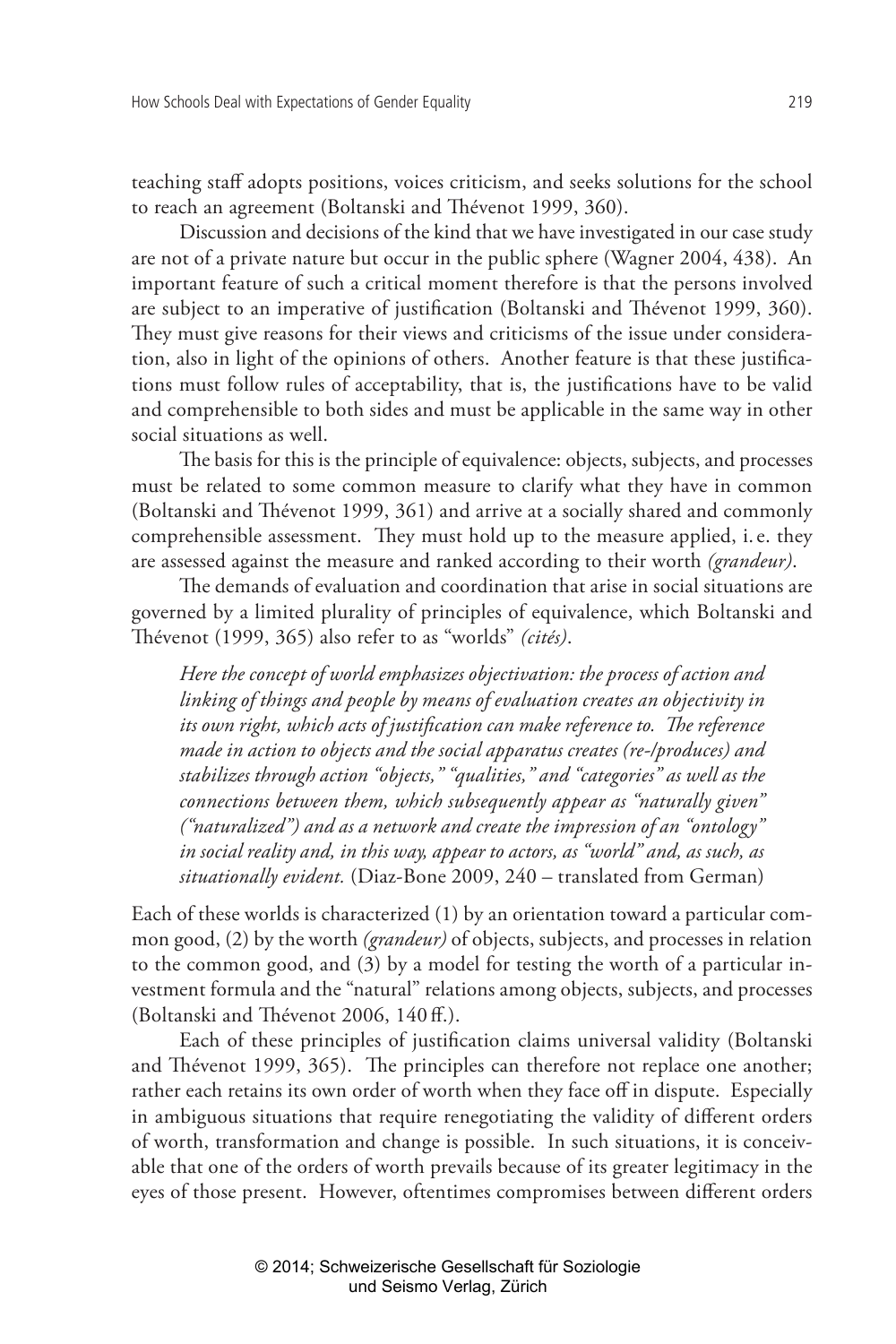of worth are made in order to come to an agreement, in which case two or more measures of worth may stand side by side in a relation of equilibrium (Boltanski and Thévenot 1999, 374).

Individuals have the basic ability to reflexively apply orders of justification to problems of evaluation and coordination of action in social situations (Diaz-Bone 2009, 236). The questions posed above as to how the teaching profession interprets gender requirements, what position they adopt on the issue, and how they argue their views can now be cast into theoretically more precise terms. We start from the hypothesis that interpretations, positions, and arguments make reference to legitimate orders of justification pertaining to "school worlds" (Imdorf 2011) or, to give it a different twist, that the myth of gender equality must prove its worth in the various "school worlds."

Three of these worlds are of key significance to our object of research: the civic, domestic, and industrial world. Although we also find elements of the market and the inspirational/creative world in the school setting (Derouet 1992; Imdorf 2011; Peetz et al.  $2013$ ) – and hence in our analyses as well<sup>7</sup> – they play an only minor role for the issue of gender equality.

In the *civic world*, National Daughters Day and its stated aims are judged by whether they seek to achieve equality, serve the common good by exercising solidarity, give primacy to the collective, and are free of particularism (Boltanski and Thévenot 1999; Boltanski and Thévenot 2006, 185 ff.). To serve the common good, individuals submit to the social contract and restrain action based on self-interest. Not the individual is important but the collective, the sovereign, the general interest, and solidarity. The principle of equivalence is equality. Social processes are first and foremost governed by law.

The notion of common good that is operative in the *domestic or familial world* (Boltanski and Thévenot 1999; Boltanski and Thévenot 2006, 164 ff.) is based on the recognition and preservation of traditions and the willingness to place oneself in a situation of dependence. Individuals submit to authority (father, superior) and invest in group life. The principle of equivalence is tradition. Relationships are governed by hierarchy, closeness, and descent. In this world, the project day and gender equality must contribute to group life and respect traditions.

In the *industrial world* (Boltanski and Thévenot 1999; Boltanski and Thévenot 2006, 203 ff.), efficiency, and expertise are highly valued. They provide the measure for subjects, objects, and processes. Expertise, planning, and methods are the means of coordinating social situations. Providing for the common good is defined functionally as making a productive contribution to the welfare of all and bringing action in line with available resources. The project day and gender equality are

<sup>7</sup> The world of reputation/opinion is probably also gaining importance as autonomy becomes a more significant requirement.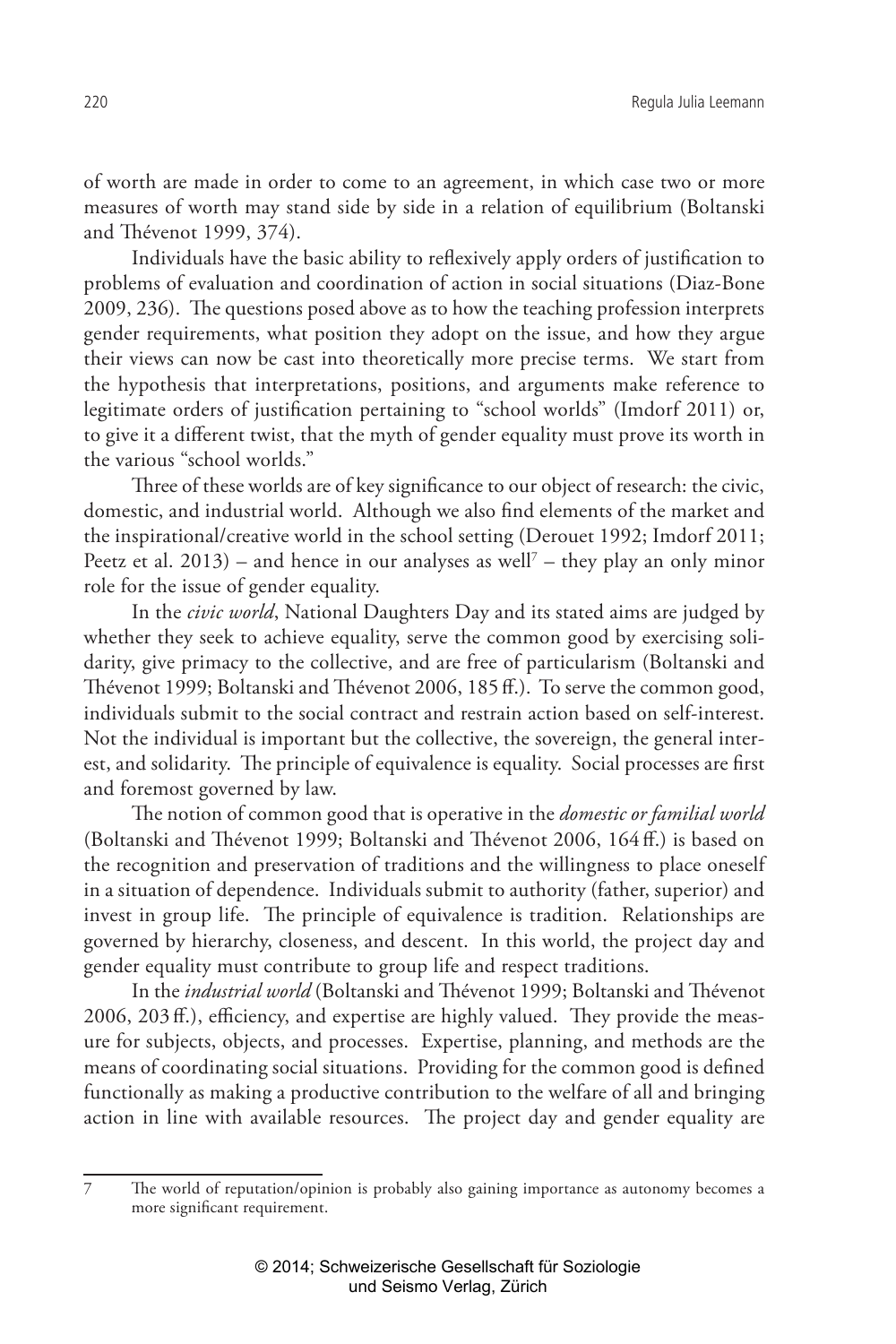judged by how efficiently they can be implemented and whether and what kind of expertise is required.

In our empirical analysis, we ask what orders of justification the actors refer to in adopting a position and look for conflicts and compromises between such orders.

## 2.4 Gender equality between justification, love, and violence

In response to criticism that their theoretical framework cannot explain all modes of social coordination of action, Boltanski and Thévenot have developed additional regimes of action. The latter are not part of the regime of justification so that decisions and actions in these realms do not have to be accounted for in the public sphere (regime of love, regime of violence) or are grounded in routine or taken-forgrantedness (regime of adequacy/familiarity, *justesse*) (Wagner 2004, 437 f.; Jagd 2011, 346). The affective regime of love, which coordinates close social relationships in the private sphere, does not require negotiating claims of equal validity. To the contrary, the parties involved in such relationships tend to push issues of equivalence aside. The regime of violence knows no levels of justification either. The parties are not on a par, and it is not a matter of the better argument. Emotional conflicts can be expected to arise especially at the borderline between a regime of action that attaches importance to measuring equivalence and a regime of action that aims to dismiss such measurements (Boltanski and Thévenot 1999, 362).

For our analyses, this means that the participants in the discussions about the project day and gender equality can invoke the principles of different worlds within a regime of justification and relate them to one another. On the other hand, there is always the possibility of switching or slipping from the regime of justification into that of love or violence (Wagner 2004, 438). As a consequence, actors have to reconcile such action outside the regime of justification with the collective action in which they take part (and which always involves hypothetical demands for justification), which is a task of utmost complexity both for actors and for sociological analysis (Diaz-Bone 2011a, 29). In our study, we ask in which situations the boundaries of the regime of justification are transgressed and what reasons are given to justify this.

## 3 The study

To answer these questions, we analyzed data that we collected as part of an evaluation project in 2010–2011 on the implementation of National Daughters Day in a specific Swiss canton (Leemann et al. 2011). The canton introduced National Daughters Day as a mandatory event in schools starting 2006 based on a concept called "Gender Day," which had been developed by the cantonal education administration and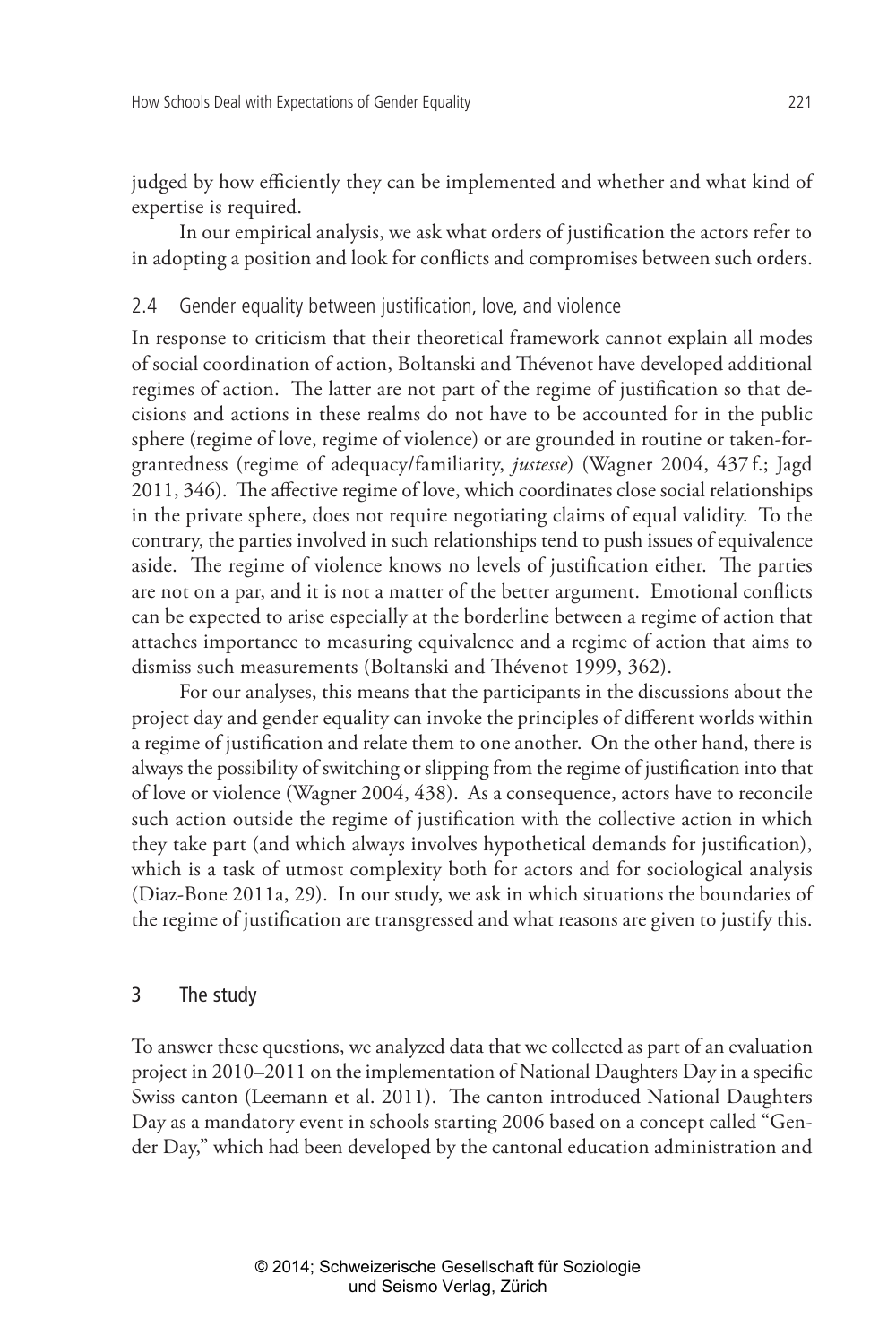office of equal opportunity.<sup>8</sup> The objective of the evaluation was to investigate the implementation of the project day in terms of degree of institutionalization and quality. For this purpose, we conducted separate interviews with the three project initiators (cantonal education administration, office of equal opportunity, and office for vocational education), three group discussions with school administrators of lower secondary schools (grades 6 to 9), and four group discussions with selected teaching staff of four schools (Flick 1999, 132ff.).<sup>9</sup> All interviews were about an hour long and were fully transcribed.<sup>10</sup>

The interviews with the initiators were conducted using a detailed interview guide because we were also interested in background information and understanding the developments in recent years. The round table discussions with school administrators (five per interview and a roughly equal proportion of men and women) took place following a presentation, to which they were invited, of the first findings from an online survey. The online survey had asked all class teachers about their views on and experiences with National Daughters Day as part of the evaluation. The facilitator provided initial input based on the partly conflicting findings of the survey. She asked the school administrators to discuss and interpret the findings.

Among the four schools selected were two that were known to lean more to opposing the event and two that were more open to it. The teachers to participate in the group discussions were selected by the administrators of the four participating schools so as to represent a wide range of different positions. Each group of discussants consisted of four to five persons and included both men and women. The discussion sessions began with the facilitator providing initial input to prompt argumentation and discussion concerning the project day and matters of gender equality (e. g., "To what extent do you experience Gender Day as a good opportunity to address gender issues in class and in which respects do you take a more critical stance").

The action-theoretical grounding of the theory of justification with its roots in pragmatism (Diaz-Bone 2011b, 48) allows applying a procedure of data analysis in accordance with the three steps of analysis in grounded theory. First, the transcriptions were coded. We developed the coding system inductively based on the topics

<sup>8</sup> The schools in the canton are officially required to participate, but there are no real sanctions in place if schools choose not to do so. What precisely schools are expected (or allowed) to do is also only vaguely defined. There is no predefined sequence of events for Gender Day to follow. The program merely provides thematic landmarks and sets guideposts for orientation for the four grade levels involved. To assist in organizing the day, the initiators, but also teachers and school administrators, have compiled a wealth of ideas and best practice examples, which are available as printed matter or can be accessed online.

<sup>9</sup> Since the focus of data collection in the three group discussions differed due to the nature of the evaluation project underlying this study, a satisfactory comparison of the three groups (initiators, school administrators, and teachers) is not possible. We will thus refrain from a comparative analysis.

<sup>10</sup> The interviews were conducted in Swiss German. The interviews quoted in this paper have therefore been translated into English.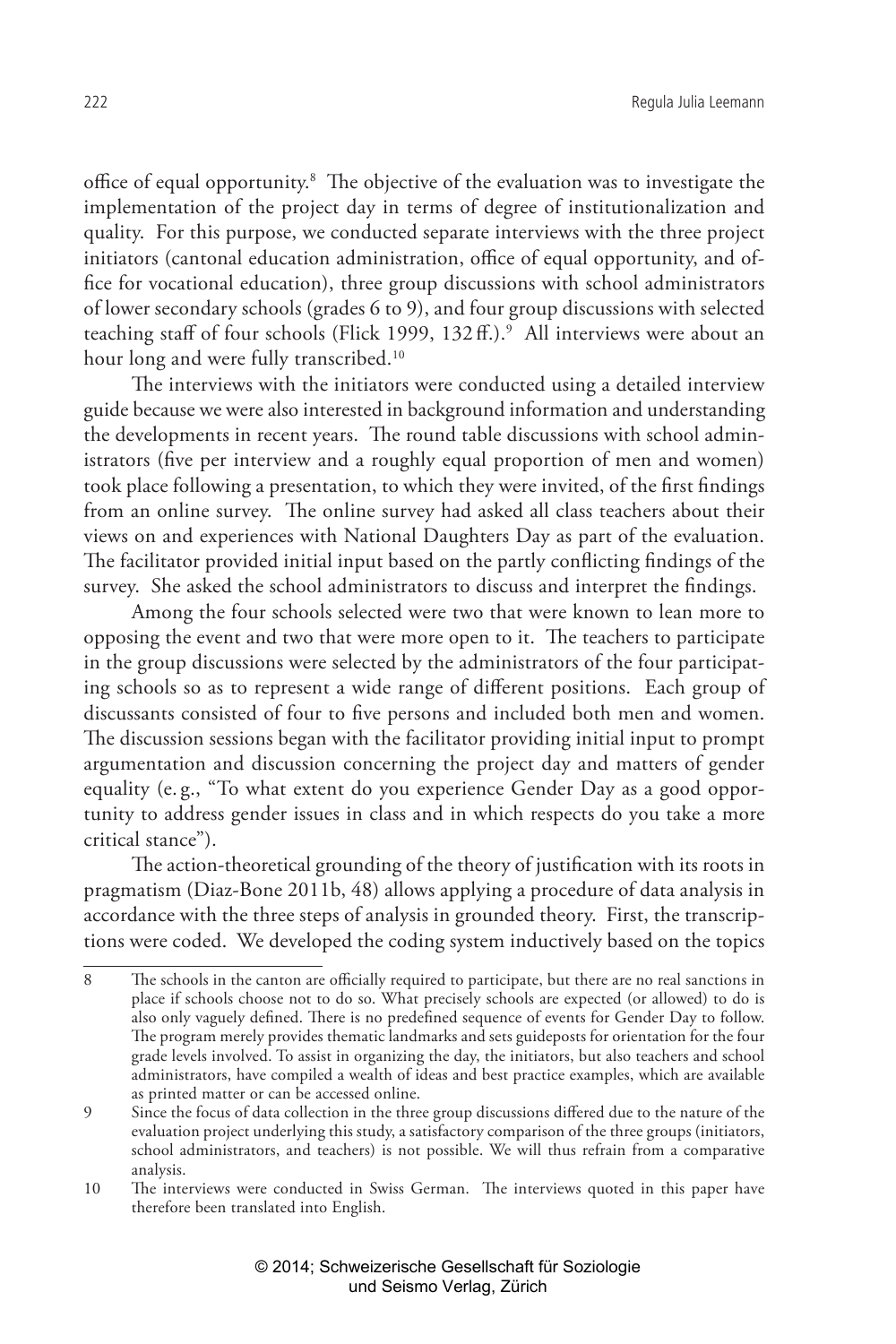raised in the discussion and drawing on the theoretical framework for sensitizing concepts (concepts of gender equality, neo-institutionalism, and worlds of justification). Second, we specifically analyzed fields of tension, e. g., situations where the discussion became controversial, the interviewees explicitly took a stance, and criticized or supported the project day and the requirements involved. For this purpose, we analyzed these sections for justifications and further elaborated the coding system and explored the relations between its categories. In a final step, we determined the main orders of justification and the dynamics observable between them.

In presenting our findings in the next section, we will generally refrain from disclosing the gender of the interviewees and discussants. This is for epistemological reasons. The advocates of a new pragmatic sociology reject Bourdieu's structuralist approach and, unlike Bourdieu, do not trace the causes of complexity and conflict in the social coordination of action to the affiliation of actors with groups of different social status and the struggles and conflicts of interest between them but to pragmatic processes of negotiating plural logics of action.

### 4 Orders of justification in the field of gender equality

### 4.1 Expertise

The teachers repeatedly point out that they lack expertise in matters of gender:

*It's simply that at the parent-teacher meeting I am quickly at a loss when parents ask me to explain what a typical female profession is and how that works. I am really not quite sure myself.* (Teacher)

The interviewees call attention to gaps in professional preparation and continuing education in this respect and are at unease because there are no teaching materials available to fall back on. Some of the school administrators believe that many teachers overestimate their abilities even though, as one of the former put it, "they don't have a clue." Particularly teachers in the natural sciences – as opposed to German teachers, for instance, who are used to "teaching that way" – are assumed to be unfamiliar with the topic.

*Well, I believe that at our school there are simply people who don't know what gender is and who also fear anything new, and perhaps the issue is also just too troublesome.* (School principal)

The orientation toward professional expertise is an element of the industrial world. The teachers who possess worth, in the sense of Boltanski and Thévenot, are those who feel at ease and display great confidence in dealing with the subject matter and invest in continuing education. Appropriate textbooks and teaching materials provide assistance in preparing classes efficiently and in accordance with required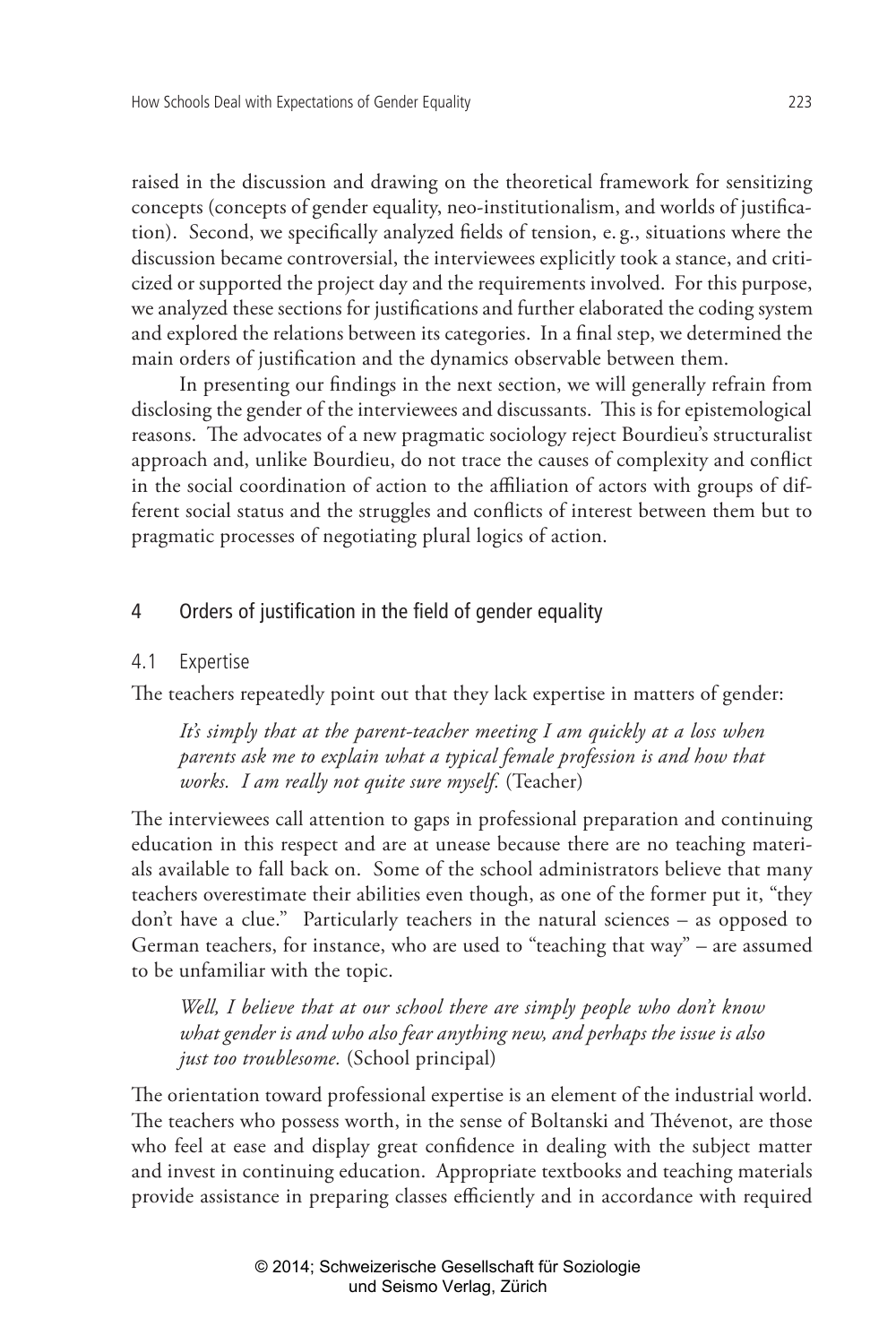standards. Such books and materials are not available for Gender Day, which bears the risk of raising doubts as to the worth of teachers.

Various researchers have emphasized that teaching and learning in the field of gender and gender equality is no easy task since it involves not only cognitive knowledge but concerns and challenges the whole person, his or her life history, and social positioning in relation to others (Dölling 2005). Gender is furthermore embedded in the patterns of interpretation and stocks of knowledge that underlie the theory and practice of teaching and must first be reflected upon (Lemmermöhle 2001).

Reference to the disciplinary background of teachers (cultural versus natural sciences) testifies to this: In the industrial world, the topic of gender is not suitable for all school subjects. In the teachers' view, a requirement is that the subject explicitly covers social issues. And not least, the pedagogical task of sensitizing children to gender issues and providing gender-adequate support (e. g., being aware of a child's gender without reducing the child to this aspect only) involves conflicting demands, which cannot be resolved based on some standard recipe (Lemmermöhle 2001).

## 4.2 Which school subject is responsible for gender issues?

Taking this a step further, we observe justifications, probably constitutive of the secondary level, based on teachers defining themselves as teachers of content knowledge and not as teachers of gender issues. "I studied German, French, English, and history – and not gender," as one teacher pinpoints the crux of the matter. Providing gender-adequate support to students is implicitly not perceived as part of the content knowledge that the teacher considers himself responsible for – the subject taught appears to be unaffected by social relations. Perception of the teaching profession along disciplinary lines can be explained historically and institutionally since teachers at the secondary level have traditionally received their education at universities where they studied and specialized in certain (school) subjects. Upon the introduction of the so-called Curriculum 21<sup>11</sup>, to be implemented in the near future in Switzerland's German-speaking cantons, there will likely be changes in this respect, at least at the programmatic level, which can be expected to challenge this pattern of justification.

Reference to disciplinarity and the task of conveying general canonical knowledge can be seen as a formula for compromise between the industrial and civic orders of justification. Emphasizing expertise is complemented by the importance attached to reliance on true knowledge *(vrais savoirs)*, which the disciplines make available in a concentrated and ordered manner (Derouet 1992, 87ff.). In this civic world, schools have the task of enabling the clear separation of school and life, for instance by imparting abstract knowledge *(savoirs abstraits)*. « L'école prépare à la

<sup>11</sup> Curriculum 21, currently subject to consultation, incorporates gender and equal opportunity as crosscutting issues that are an integral part of the entire school curriculum (see Geschäftsstelle der deutschsprachigen EDK-Regionen 2010, 22).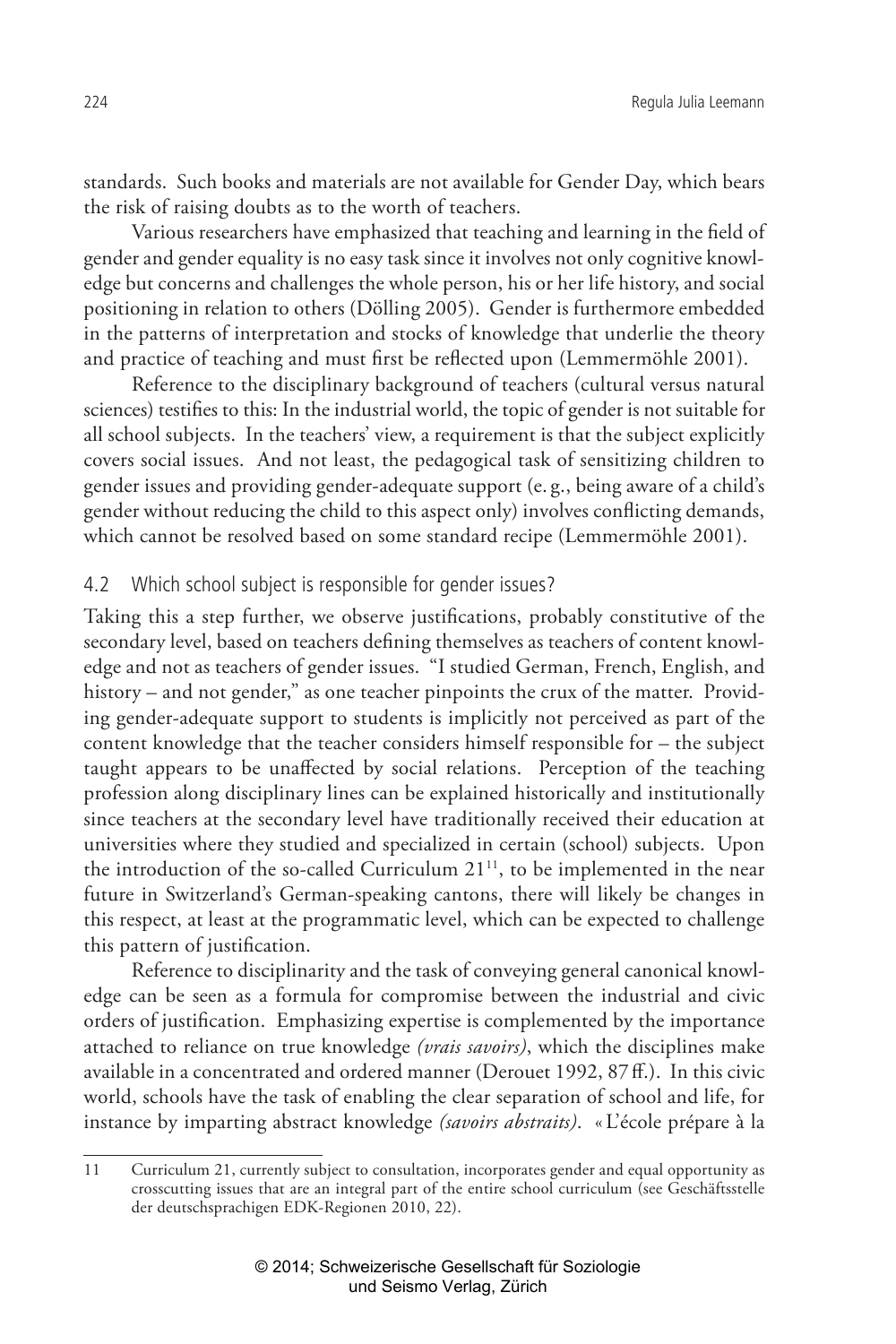vie en tournant le dos à la vie» (Chateau 1962, cited in Derouet 1992, 88), which is diametrically opposed to the aims of Gender Day.

The increasing trend toward interdisciplinarity, threatening the traditional understanding of profession, is manifest in the continuous expansion of the responsibilities and tasks of the teaching profession:

*We are mediators, we are family therapists, sometimes we are prevention officers, event managers, cultural interpreters, career counselors, gender experts, virtuosi in flexibly adapting behavior, IT specialists, media communication experts, coaches, and, in the course of budget cutbacks, also special education teachers.* (Teacher)

The statement makes the thrust of criticism based on expertise and responsibility limited to certain areas of content knowledge even clearer. The separation of school from life in the civic world is breaking down due to an intruding domestic world. Of course the domestic world's patterns of social order – social relationships between teachers and students, the centrality of the individual, emotionality, and integration – have always been part of the school setting – although less so in France's laicist system compared to other education systems (Derouet 1992, 95 f.). The long stable compromise between the two worlds is now beginning to crumble as the conventions of the familial world are rapidly becoming more dominant.

This aspect leads to the critical question raised in school contexts as to what set of tasks schools should be responsible for.

## 4.3 The mission of schools

The participants in the interviews and group discussions repeatedly lament that the steadily increasing tasks and responsibilities of schools can hardly be met anymore given the available resources. Especially the time and effort required in preparing, carrying out, and evaluating Gender Day is a target of criticism. The logistics involved, for instance, in finding families for the whole class for the day to be spent visiting different households is also described as a problem. These criticisms conform to the observations made in various studies of working time during the past two decades, which testify to the increasing variety of tasks and the high workload in schools. In the industrial world, attending to equality issues in society interferes with smoothly and efficiently running the program for the school year.

*I'm employed as a teacher here. I want to have some kind of curriculum. It's not that I want to, I feel that it's my duty to teach a curriculum.* (Teacher)

The question whether schools are really responsible for these issues is a recurrent theme. As teachers, they perceive themselves as having a *professional* mission to accomplish and limited time and resources to do so. "We are under great pressure, simply because of the curriculum, and new issues constantly come up that we are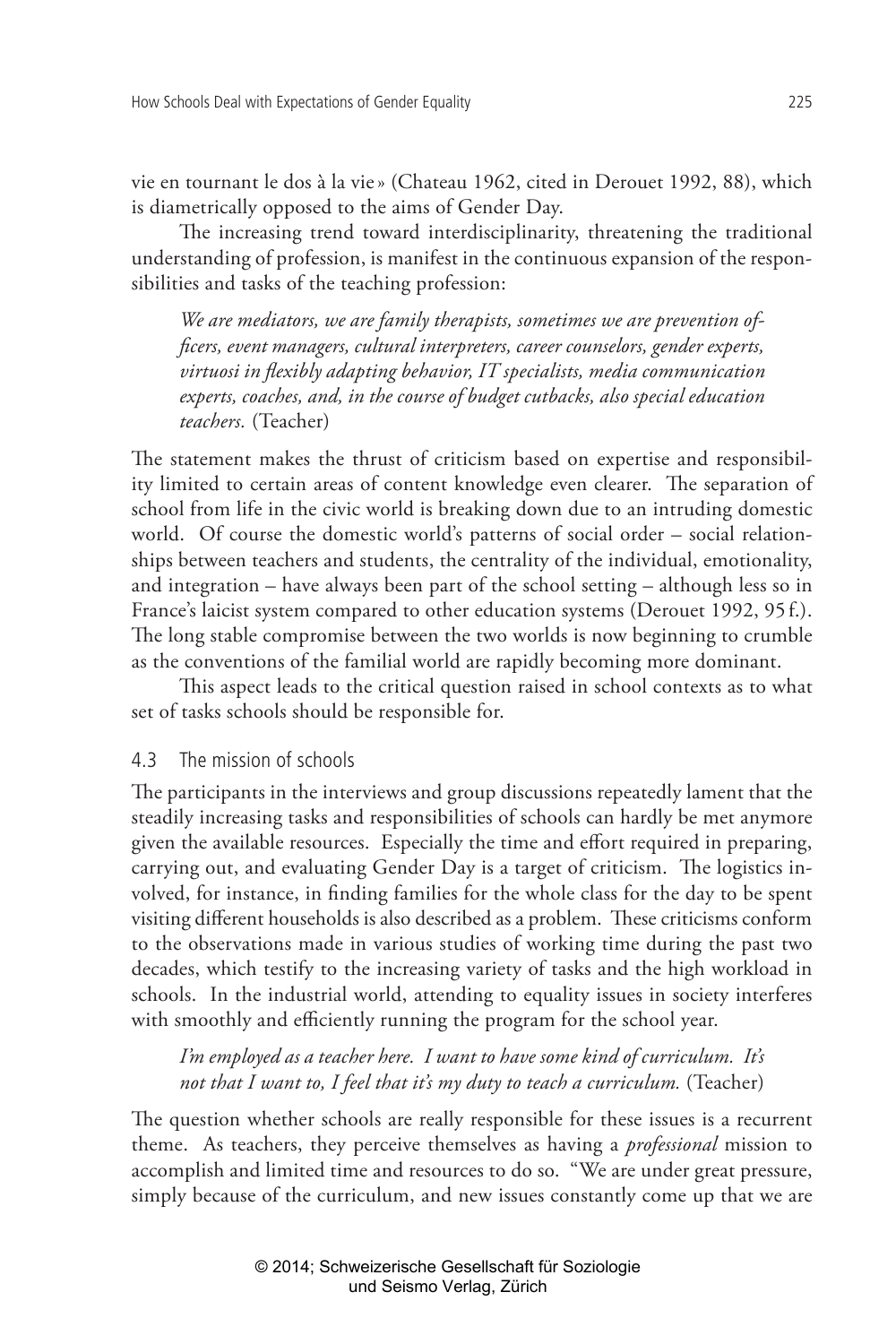also expected to address at school," says a principal who is still involved in teaching. The theme in this figure of justification is to defend a generalized corpus of knowledge that has been negotiated and agreed upon in society and has resulted in the system of subjects and the curriculum as an institutionalized form of true knowledge *(vrais savoirs)*. As Derouet (1992, 91) notes, schools must draw a line in the civic world against the so-called *savoirs chauds et proliférants*, i.e. local and politico-indoctrinating interests.

*I'd like to mention in this context that we cannot expand the mission of schools at will as the zeitgeist demands or politicians desire.* (Teacher)

#### 4.4 No ideologies – no conversions

With the institutionalization of school as compulsory education has come secularization (Fries 2010). From the separation of church and state, upon which the civic model of school rests, derives the rule that prohibits teachers from advocating their own ideological agenda in the classroom.

Calling on teachers to address issues of gender inequality in class therefore raises questions in the civic world. One of the teachers expresses his unease in this respect:

*Now it can't be our job to convert the boys: "Hey, you guys all have to become beauticians now," and all the girls have to become truck drivers. (…) I don't want to convert people or anything like that. That's the part about this whole thing that seems strange to me.* (Teacher)

In referring to the metaphor of conversion the teacher indicates that he is arguing from the perspective of the civic world. Here justice is not achieved by teachers attempting to persuade girls or boys into pursuing a career typically associated with the other gender. This would be an act of encroachment, and the teacher would be leaving the regime of justification and entering that of violence. Conversion amounts to violence since it leaves no room for weighing the worth and aims of Gender Day and no opportunity for voicing dissent or seeking compromise.

Another separation – the one between the public and private sphere and the absence of state interference in matters pertaining to the (gender) division of family labor and socialization that this separation entails – results in teachers refusing to take influence on the interests and life plans of girls and boys. The aims of the Gender Day initiators are considered to be politically motivated (stemming from "feminists") and rejected. As a teacher explains, it is important for school to be neutral.

*Recently I met a female student who said, "Say, concerning gender, what was your view on the matter when I was in your class at school? We never really figured it out." I said in response, "That's good, then I was neutral."* (Teacher)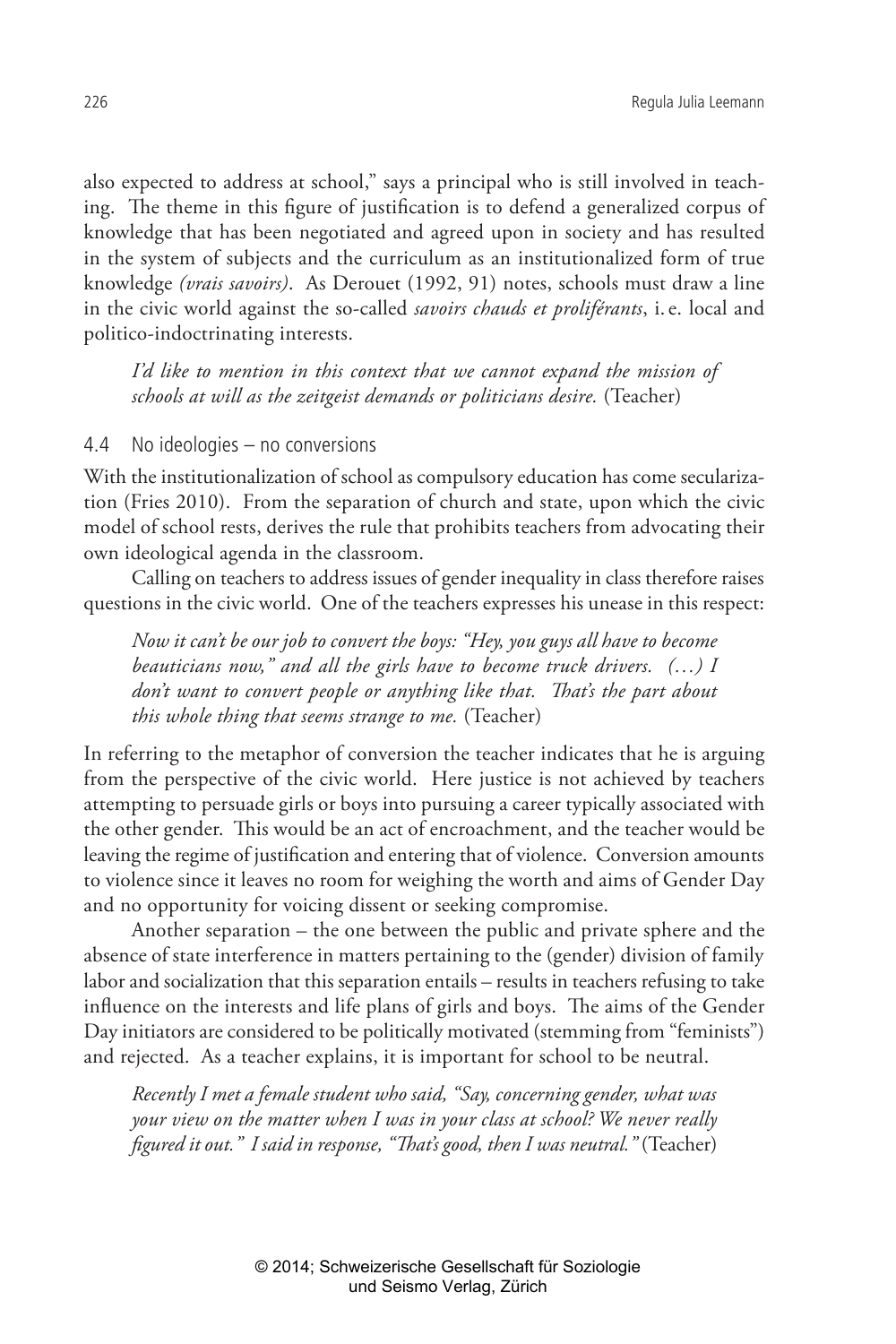Here, too, we can discern a fear of transgressing the boundaries of the orders of justice, especially of the civic type, were he to disclose his own political position in the matter. The civic school is committed to the public interest *(l'intérêt général)*. It is achieved by rejecting any kind of particularistic interests, whether of a regional, familial, or cultural kind (Derouet 1992, 87). School must be impartial. Achieving this requires keeping a distance in teacher-student relationships. It is better to not know too much about the children and their families and to not get too involved personally to avoid sliding into the mode of either violence or love (Derouet 1992, 89 f.).

# 4.5 Disadvantaging girls – disadvantaging boys

The discussion so far has attempted to explain the rationale of critical voices that argue their case from a position grounded in the civic and partly the industrial world. However, there are also voices that make reference to the civic order and clearly speak out in favor of Gender Day and of addressing gender issues in the classroom. The initiators, but also school administration and teacher representatives, emphasize the persistence of inequalities to the detriment of girls and women in terms of career choices and career pathways. They see schools as important players in expanding the options of girls beyond the traditional paths in career and life planning.

*There is still a lot that needs to be done in working with girls. When I see the thinking of my girls, I mean all the images (…) and what they aspire to, it really makes you think.* (Teacher)

A just recently published study shows in this respect that, even among the youngest generation, choice of occupation and career pathways in the Swiss educational and vocational system proceed along a gender divide that proves difficult to cross (Maihofer et al. 2013).

They also perceive Gender Day as a positive opportunity to address and work with the boys. The purpose and hope attached to the day is to sensitize students and teachers to gender-specific processes and to promote the institutionalization of a gender perspective as part of regular classroom instruction.

Formal equality in school is a firmly established institution. For this reason, positive discrimination is disturbing to some teachers and conflicts with their sense of justice in light of their attempt to treat all children equally and no child preferentially.

*I never could much relate to this positive discrimination of girls in 6th grade. We speak of equal opportunity and then make differences.* (Teacher)

This provides the backdrop for understanding the objection on part of teachers, but also parents, that the conception of Gender Day implies disadvantaging boys. The criticism is rooted in the differential treatment of the genders on this day, which is part of its conceptual design and where girls are (or seem to be) offered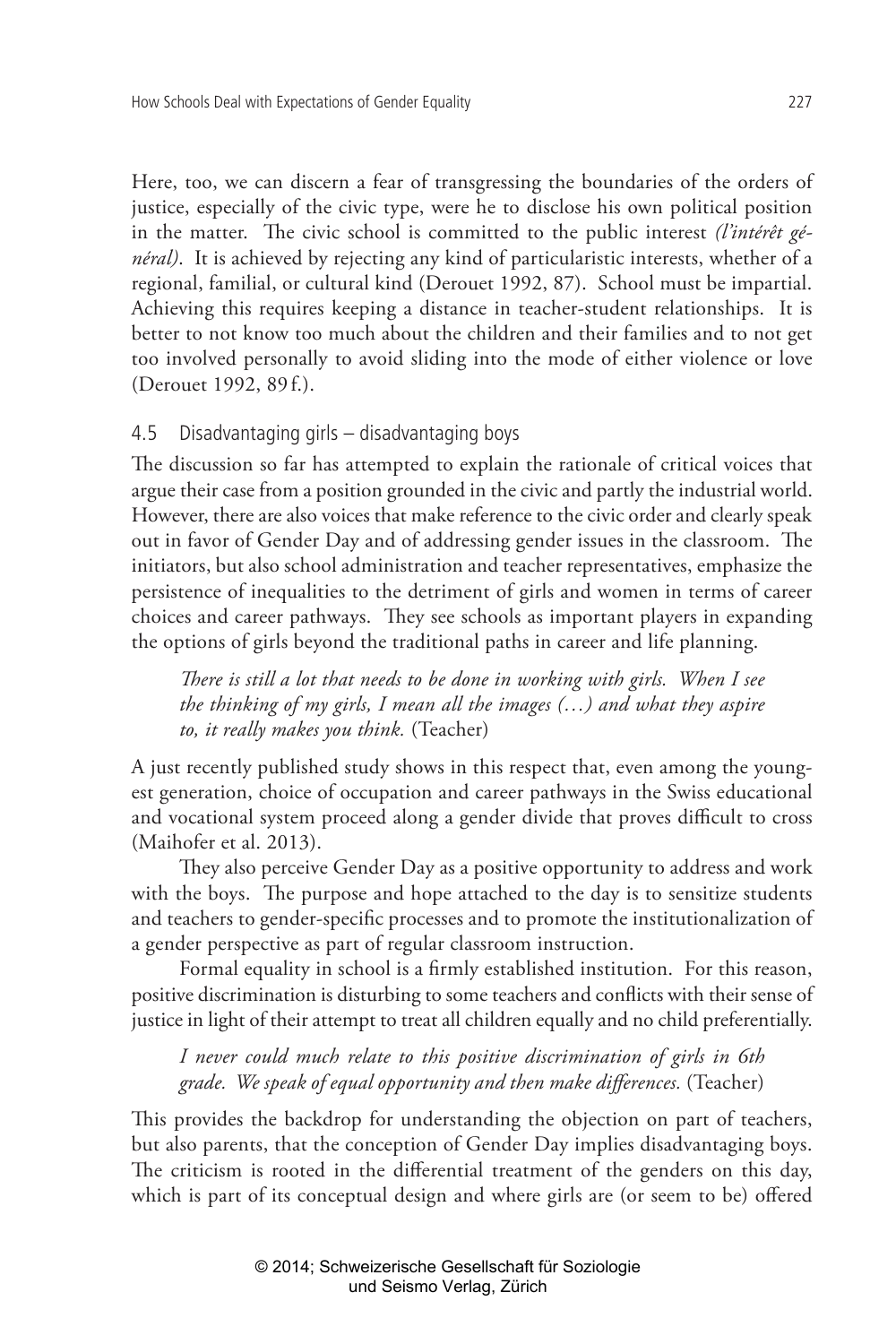the more attractive program because of accompanying someone to spend the day at a company. The boys, by contrast, have to stay at school and concern themselves with gender issues. The boys, so the criticism goes, are held back, "pathologized," and fall by the wayside.

*Now I do have the feeling that Gender Day is not a girls-boys day, it is a girls day for the most part, still today. And the issues that are addressed, as far as I can see, are more girls' than boys' issues.* (Teacher)

They go on to argue that boys are not only put at a disadvantage on Gender Day but generally in school. They are not given the same support as girls, the range of subjects taught favors girls, and boys suffer in their socio-emotional development. In this reasoning, girls and women are no longer discriminated against today. Major advances have been made, and the whole issue is therefore obsolete.

We assume that teachers who see Gender Day as disadvantaging boys think more along the lines of their students as individual members of a gender, whereas the teachers who acknowledge the need for positive discrimination think more in terms of (unequal) gender relations. For this reason, the latter argumentation is grounded in the principle of justice of the civic world. At the center of attention in the civic world is not the individual but the (future) citizen who is equal before the law, as a recipient of services, and so on. The lesser the significance of the individual, the singular, the more just are social relationships (Derouet 1989, 21). By contrast, reference to the need to provide special support to one gender or the other draws on the familial world where the individual and individual needs and emotions are given importance and the integration of the child in his or her milieu is a main concern (Derouet 1992, 98). Gender equity must prove its worth in the domestic world as well and must acknowledge the neediness and development of the (young) person.

All these criticisms of disadvantaging or favoring one of the genders also draw on the industrial world. This is so because arguments claiming inequality and discrimination in meritocratic schools and societies oriented toward achievement and occupational success require the measures and modes of evaluation of the industrial world.

Another objection that is rooted in the civic order of justification and seeks to shed a different light on gender discrimination altogether is directed at the priority given to gender by designating a particular day to be devoted to the issue. In this view, schools have much more significant problems to deal with, first and foremost, those of inequality resulting from social background and those arising from lack of achievement. They are perceived to be the main problems and more problematic than the gender issue. "Why don't we organize a Day on Racism, a Day on Integration, a Third World Day?" a teacher asks. "There are a pile of other social problems that would surely deserve to be offered the same prominent platform."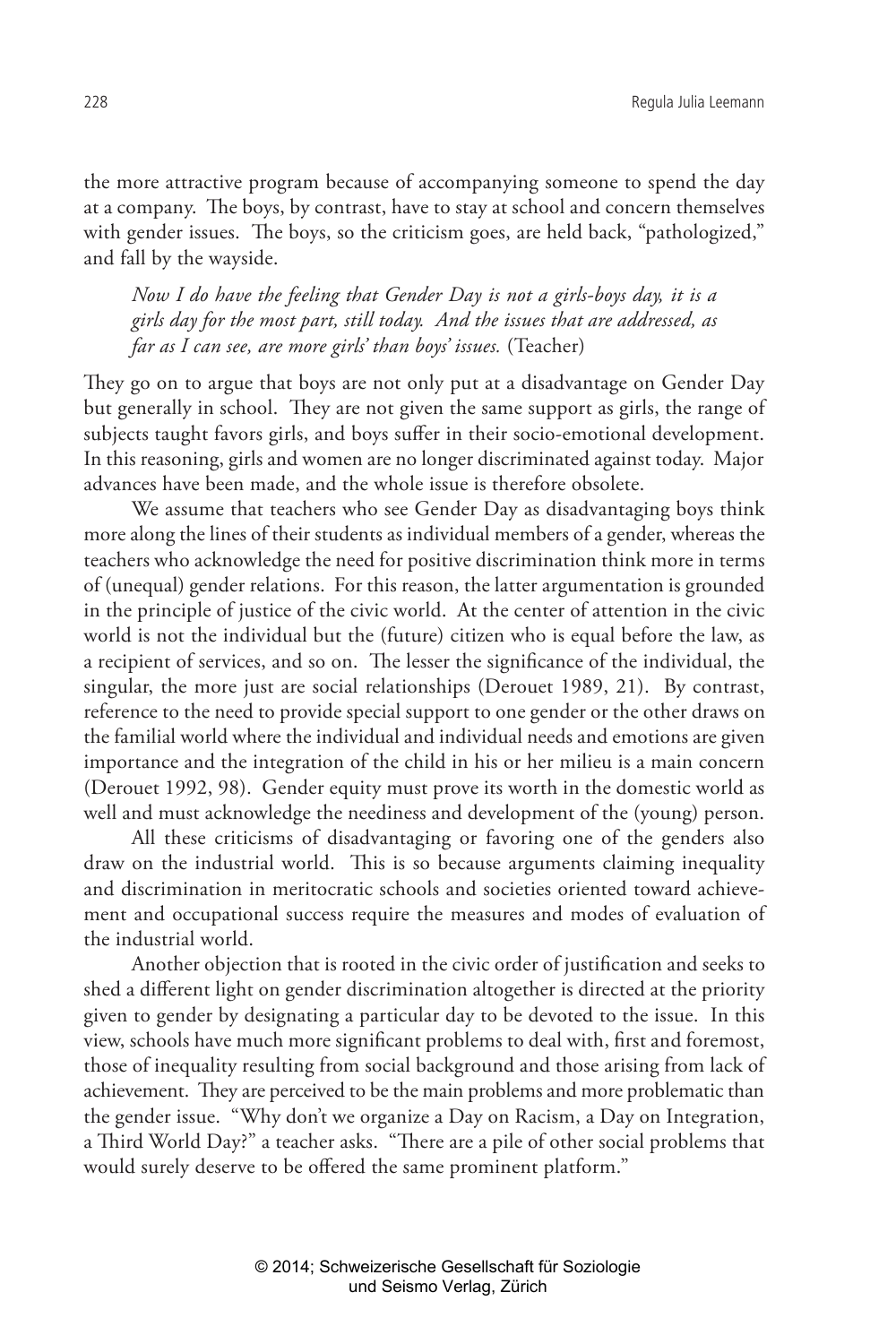### 4.6 The difference between the genders

Gender equality is an issue that also affects the teaching profession. The interviewees speak of heated debates and an explosive topic. Our theoretical framework allows us to explain this since gender equality has to prove its worth in various worlds and shifting from a regime of justification to a regime of love or violence requires giving reasons as well.

The aims of equal opportunity and equality touch on the traditions and institutions of gender difference, gender separation, and the gender division of labor rooted in the domestic world, which remains strong in Switzerland in spite of trends toward family models based on equitable partnership relationships and a stronger integration of women in the labor market (Branger 2013, 11–19). This results in conflicts with the civic world, while also making attempts to switch modes – from justice to love – are highly likely.

Talahite (2010) criticizes Boltanski and Thévenot's theory of justification specifically on grounds of how it treats the domestic world. On the one hand, she claims that the theory is gender-blind (*occultation du genre*; Talahite 2010, 190), since it fails to consider the gender differences inscribed into that world. On the other hand, the authors, in this view, abandon their own theoretical edifice in counting women among the small beings in regard to their worth and fathers and patrons among the great ones by definition. According to such a conception – and opposed to their own theoretical premises – not all human beings possess the same dignity after all in order to qualify as great or worthy in the domestic world if dignity is linked to gender.

We cannot address this "aporia" (Talahite 2010, 195) in more detail here. We nevertheless propose that the scientific validity of the domestic model of justice, as described by Boltanski and Thévenot, is questionable from the perspective of a feminist critique of science and that this conception of justice in the domestic world easily gives way to the regime of love and violence.

Some teachers view efforts aimed at achieving gender equality via school policies and projects as "crude egalitarianism"; others stress the need to accept differences. Equal opportunity must not be confused with imposing sameness.

*In my view it is not a matter of forcing it: "You [a boy] have to become a girl and you [a girl] have to become a boy." I mean to overstate it a bit. I find it very important, and also what you said, to accept differences. To treat them as equals and not to impose sameness, I am absolutely with you there.* (Teacher)

Even the initiators of the project day share the idea of gender differences ultimately having some kind of biological roots.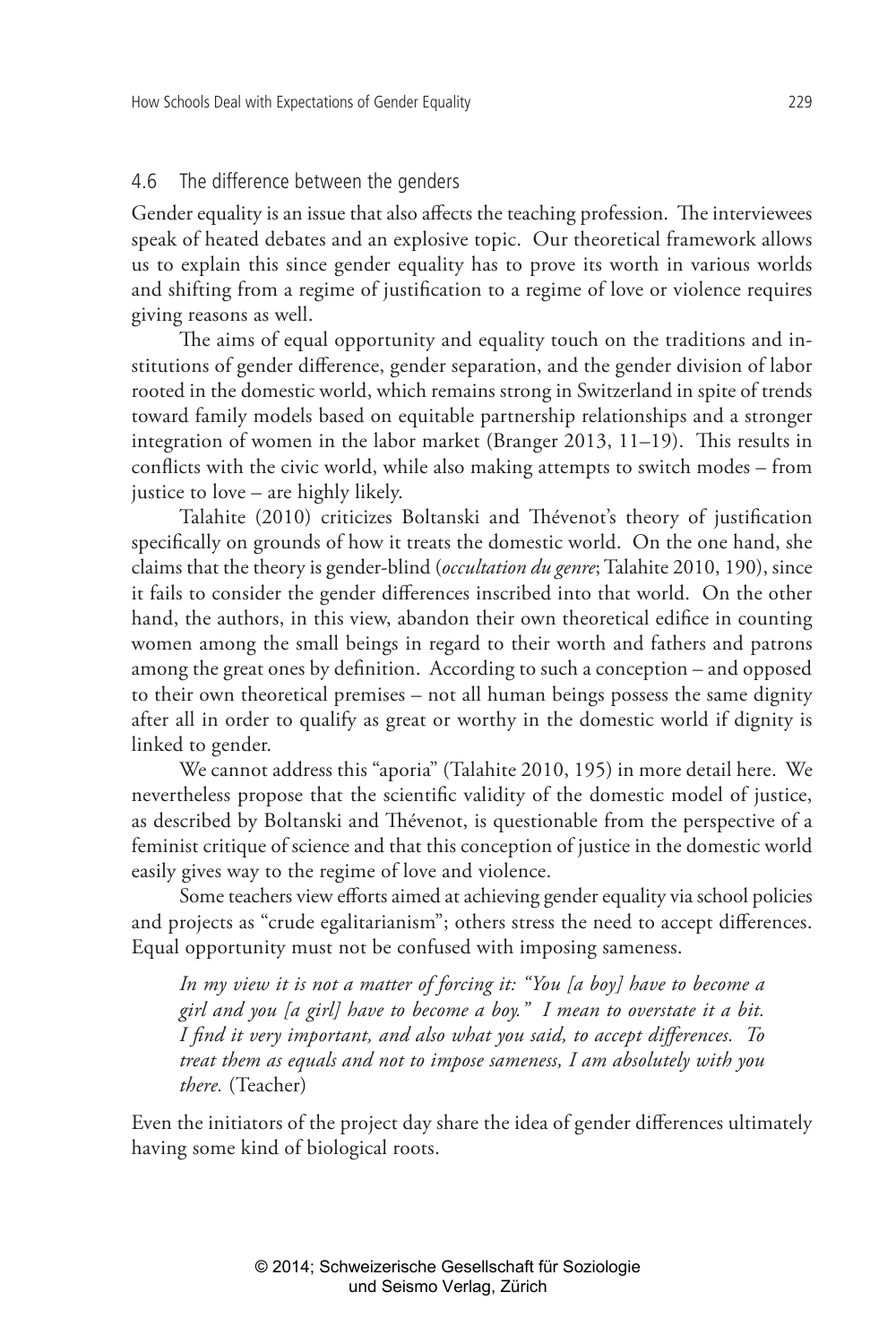*Well, there are boys who carry a considerable amount of female dispositions and girls who have male dispositions, and that they ultimately, in the course of their lives, find occupations and ways of life that fit them. That, I think, should be the goal of Gender Day.* (Project initiator)

In the discussions among the teachers and school administrators the idea of male and female dispositions surfaces repeatedly without provoking any explicit objections from other participants.

The idea that observable differences between the genders might be rooted in biological dispositions still remains a legitimate basis of justification in the 21st century, although it has yet to be clarified theoretically whether this line of reasoning abandons the regime of justification.

*If you take 50 young ones, boys and girls mixed, and you offer them a variety of games and toys, 80% of the boys will be outside playing ball after a half an hour while the girls sit in a circle and play. Then you have to ask yourself, 30 years of "doing gender," is there perhaps indeed something that is different?* (Teacher)

# 4.7 Traditional division of roles

The traditional patterns of division of labor between the genders in work and family are also considered to be fully legitimate. The attribution of gender-specific responsibilities and the adoption of the socially assigned roles still has such deep cultural roots that the teacher cited below does not even dare to think the idea of reversing roles through to the end – it seems to be an untenable thought indeed.

| Teacher A: Yes, but, I don't know, I don't have children, sorry, I just can't |
|-------------------------------------------------------------------------------|
| imagine that I would pursue my career and my husband would                    |
| do the housework. To me that would be, ooi <sup>12</sup> .                    |
| Teacher B: Well, you don't have to.                                           |
| Teacher A: Well, you simply cannot invest this amount of time, that's just    |
| <i>impossible.</i>                                                            |

Fully in line with the traditionalism of the domestic world, the teacher below justifies her skepticism toward the aims of Gender Day. Here again the argument she puts forth is not rejected or questioned by the colleagues present. The "heated debates" in the teachers' lounge mentioned above nevertheless lead us to suspect that this orientation no longer operates in the mode of justice but has transgressed the boundary to the mode of violence, or love (depending on interpretation).

<sup>12</sup> "Ooi" here is an interjection in Swiss German to express that something is considered so bizarre that one cannot bear to look at it or think about it, something inconceivable.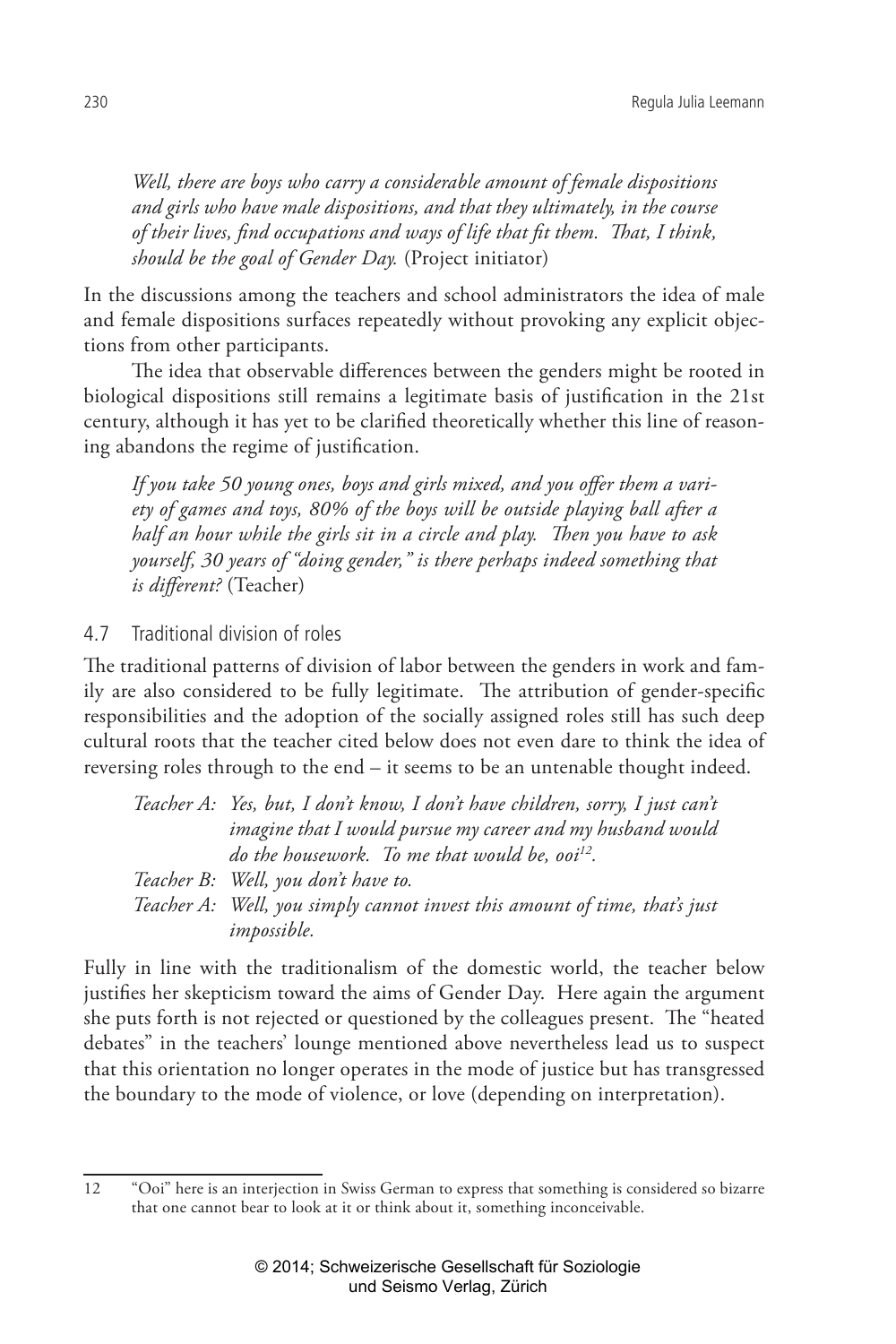*I don't approach the issue that, as men, they [boys] must be able to run a household or that it is their duty to do so. Because I am, and I honestly admit it, a person who advocates that what has worked for 2 million years can be expected to continue to work in the future. Yes, indeed. For some reason it's like that, and I simply say, in the present, I don't expect any man and none of these boys to run a household in the future and their wife to go to work.* (Teacher)

# 4.8 Male (heterosexual) socialization

Certain teachers interpret the act of addressing gender issues on Gender Day as a matter of lending support to ensure successful male socialization, which preferably should be placed in the hands of a male teacher. "Working with boys" then first and foremost means reinforcing and identifying with so-called male practices.

*I went to play soccer with them. To them it was the utmost thing to happen, a class teacher playing soccer with them. There they could shoot their mouths off, like, "Come on, my grandmother would have shot that goal" (…) I believe somehow, the boys, you have to connect with the boys instead of constantly discussing all kinds of concepts. And that's why I finally dropped Billy Eliot later on.* (Male teacher)

The teacher stating that he gave preference to playing soccer instead of watching the movie "Billy Eliot"13 testifies to the fact that Gender Day must also prove its worth in the domestic world and live up to the task of gender (and perhaps heteronormative) socialization. The collective experience of playing soccer furthermore represents an act of cultivating community in the domestic world, which revolves around the generations, young and old, living together.

# 4.9 The community of woman and man

The principle of justification in the domestic world invokes the ideal of the genders living together in respect and harmony. It is emphasized accordingly in the school setting that Gender Day should not involve rivalry and competition between the genders but that the goal should be to develop cooperative relationships. Gender Day should not represent a battle of the genders. In this vein, the teachers pursue certain projects designed to bring the genders together. A teacher who organized a dancing course on Gender Day explains,

*They can't imagine, the boys can't, that they are going to dance here with these girls. And afterwards they are totally enthusiastic about it every time* 

<sup>13</sup> "Billy Eliot" is a boy living in Northern England who is interested in dancing and becomes a ballet dancer instead of practicing boxing as his father intends him to do. His best friend at school is homosexual.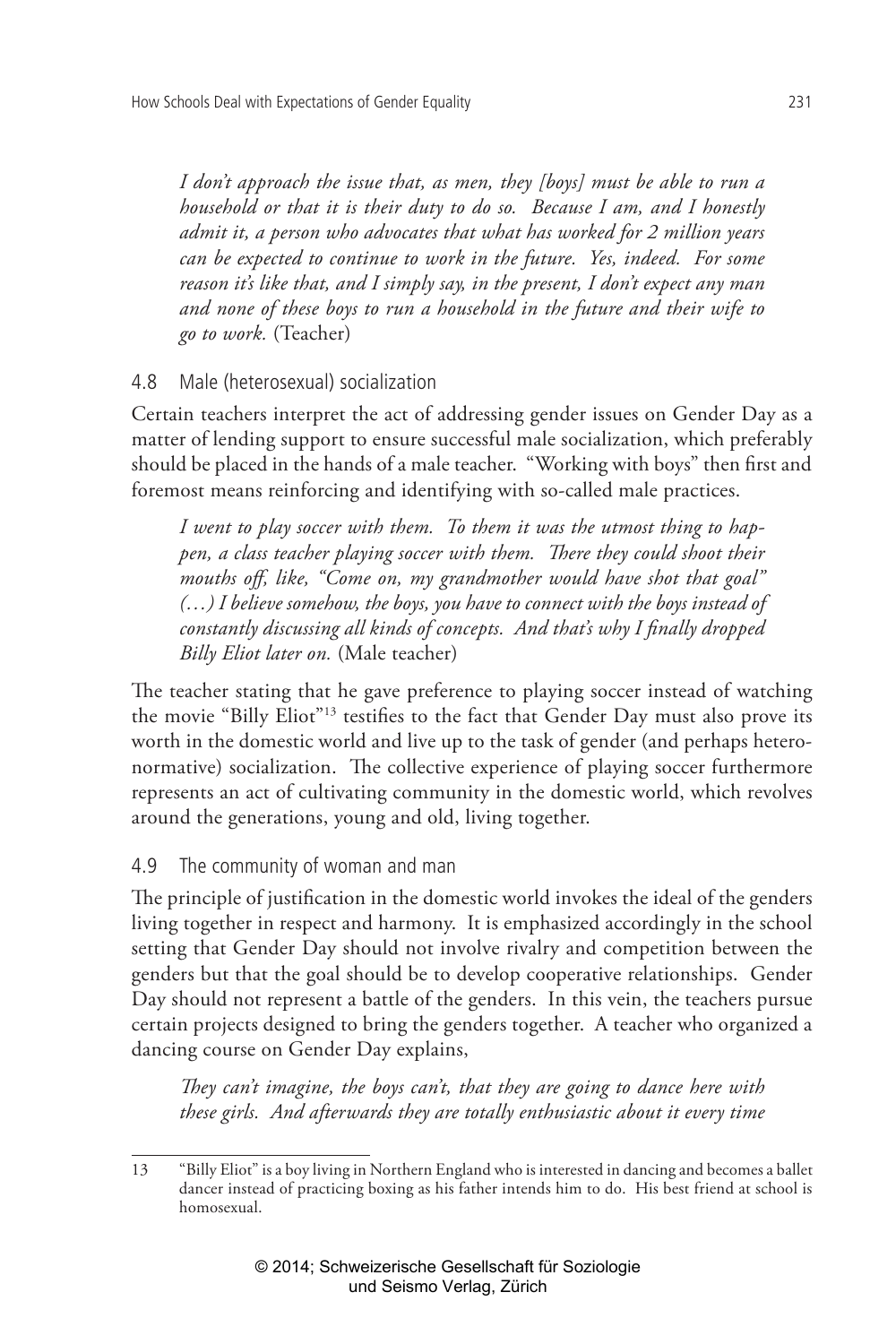*and go home and tell what it was like. They would never admit it but, for instance, something as simple as they were able to hold the girl without being the target of some stupid remark or without having to show off. We could dance [teacher B: "That is gender pure"] and then each one was allowed to*  dance with someone else and so on. They absolutely had a ball. (Teacher)

## 5 Conclusion

Actors are not determined by institutional rules and environmental expectations but are able to apply the various orders of justification to interpret these rules and expectations in accordance with the situations at hand (Diaz-Bone 2011b, 47). Peetz et al. (2013) go on to demonstrate that actors in educational organizations show responsiveness to expectations of educational reform as they go about teaching and carrying out organizational tasks, yet that they do not simply implement reforms one-to-one but display a "mind of their own" while keeping within the framework of the socially valid orders of justification most of the time.

In our study on how schools as organizations deal with environmental expectations aimed at achieving gender equality, we found the orders of justification of the civic, domestic, and industrial world (Boltanski and Thévenot 2006) to be of key significance. They are the frame of reference employed by both the advocates and critics of National Daughters Day in the interpretations, positions, and justifications concerning the activities involved in implementing National Daughters Day and promoting gender equality at schools. In order for the teaching staff to reach an agreement enabling joint decision-making and action in the school setting, in spite of the individual members' "minds of their own," they forge compromises between the orders of justification that attempt to do justice to more than one world at the same time. However, the individual teachers step outside of the regime of justification at certain points, which undermines the legitimacy of their action as public persons.

The epistemological, methodological, and practical insights to be gained by applying the sociology of critique to our object of research can be summarized as follows:

1. The requirements of legitimation that schools as organizations face in regard to gender equality do not remain vague and abstract but can be investigated empirically as manifestations of problems that the teaching profession must address in real situations – here in the context of participating in National Daughters Day. Legitimation must first be produced in processes of interaction, by referring to the different orders of justification and negotiating their social validity in the local context of everyday situations (Boltanski and Thévenot 2000, 208 f.). Since accounting for the appropriateness of action, in principle, can make reference to different orders of justification, acts of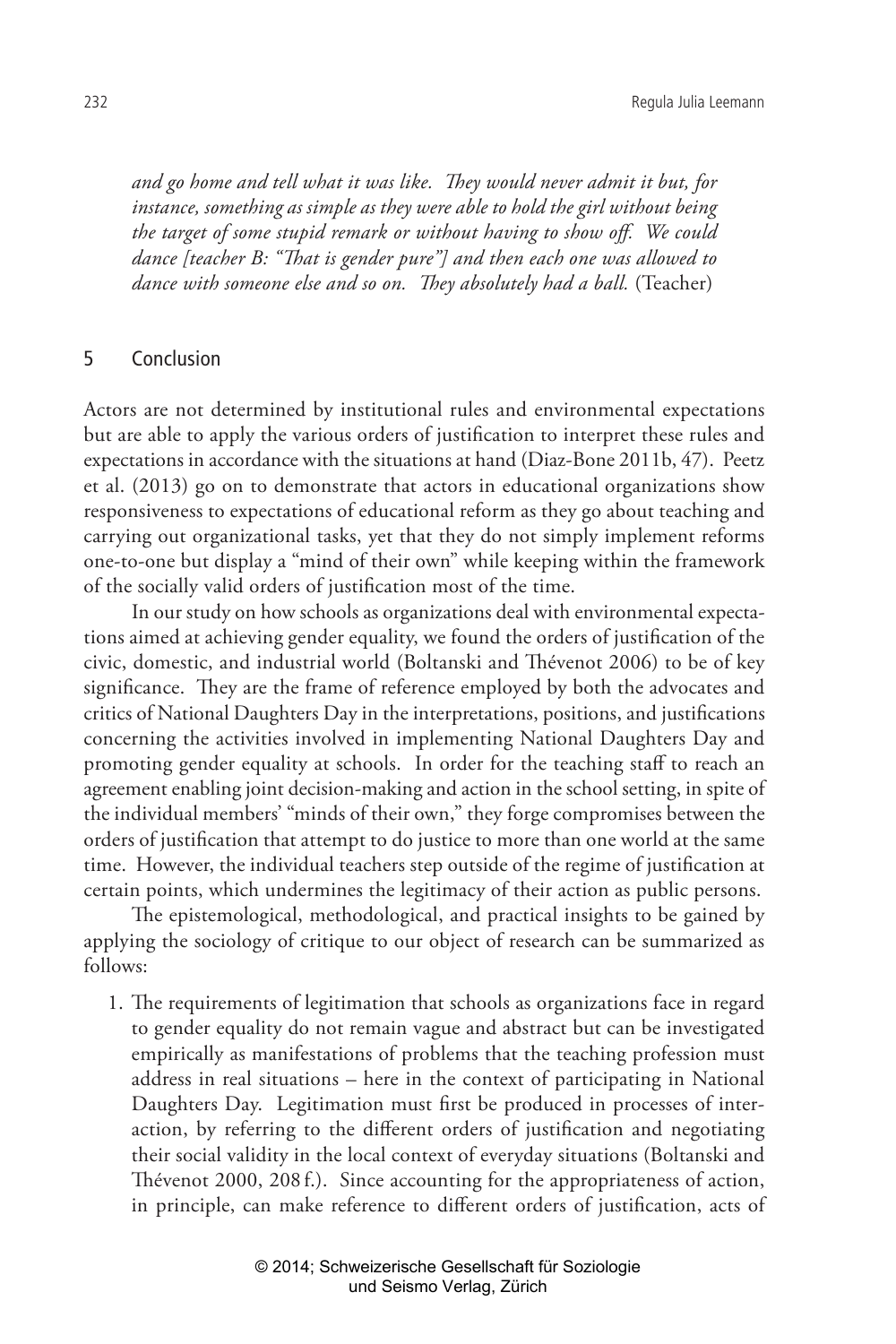criticizing and opposing the concerns of gender equality, or supporting and demanding it, cannot be qualified as "good" or "bad" per se. The worth *(grandeur)* of an action can only be judged within the frame of reference that is defined by the order of justification referred to in the act of justification. In this perspective, opposition to the concerns of gender equality is therefore not a matter of individual dispositions (as implied in conceptions of "inner resistance" [Seemann 2009] or prejudice) but the result of making reference to a configuration of legitimate social orders of justification or stepping outside of the regime of justification, which must be accounted for as well – at least in the case of teachers as public employees.

- 2. An analysis based on the sociology of critique allows investigating the heterogeneity of actors' interpretations as they read, evaluate, and adopt a position toward structures of expectation. This guards against criticism launched at neoinstitutionalism for lacking microfoundations (see Knoll 2012, 55ff.) and enables to make statements about the relationship between structure and activity of an organization. For the orders of justification provide the legitimate – and, in observable situations, through actors actively legitimated – ambiguous, conflictual, negotiable, and thus socially alterable framework within which the profession must develop interpretations, adopt positions, and make decisions (e. g., which curriculum, teaching methods, and teaching aids?) (Diaz-Bone 2011b, 48). It is this framework that teachers and school administrators refer to in their discussions with students in the classroom, with colleagues in the teachers' lounge, with parents at parent-teacher meetings, and in interview situations where researchers are present. This framework of justification we may also call school culture, which is (more or less) loosely coupled with the formal provisions and expectations in society regarding gender equality and to which the practice of teaching is aligned.
- 3. One aim of the study was to shed a somewhat different light on the responses in school settings to expectations of reform, in this particular case regarding reforms to promote gender equality. As opposed to studies on school development, with their often normative designs, which perceive resistance and criticism among the teaching profession involved in projects of school reform as disruptive and detrimental to the quality of the process and lament this accordingly, we have shown that these criticisms of reform, but also the positions in support of it, are embedded in socially accepted cultural patterns of order and, specifically, in a field of tension between civic and domestic conventions. Political efforts to reduce gender inequality must thus be aware of these cultural patterns of order and the logics of action that they give rise to therein. As we have illustrated, the civic world of modernity fails to provide unambiguous and easily applicable moral guidelines that professionals in the school setting could refer to in orienting action toward achieving "equality"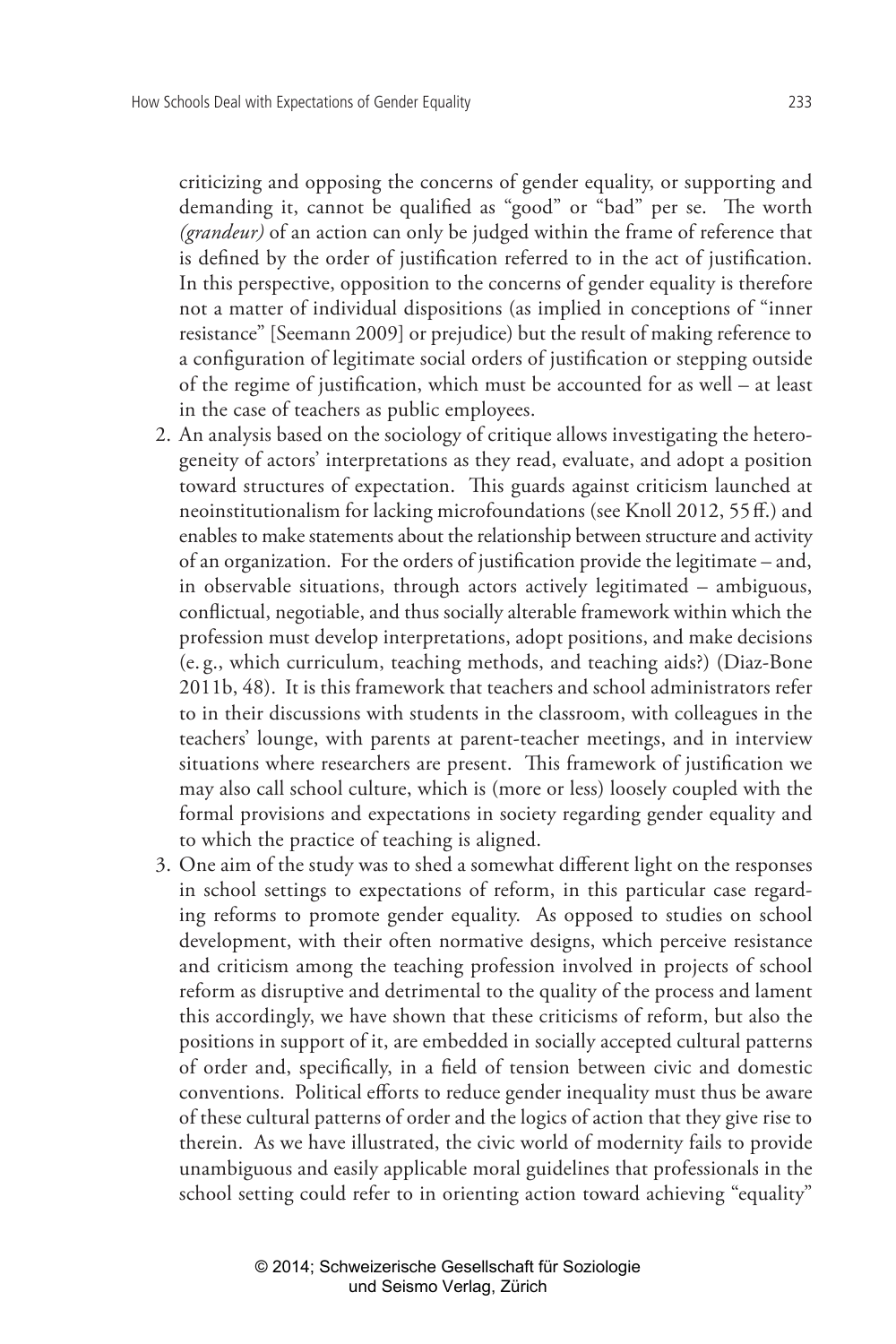or reducing "inequality" in gender relations. In the same vein, the domestic world has also undergone pluralization so that here too the socially accepted patterns of justification are much more diverse than the theoretical edifice of Boltanski and Thévenot would have us believe.

Most notably, the domestic world has become democratized. Today, a traditional patriarchic role conception hardly provides socially accepted grounds for justification anymore. Political efforts of any kind aimed at democratizing gender relations all the way into the private sphere of the family also change the cultural values and validities of the domestic world and erode the still existing foundations for justifying gender inequality.

#### 6 References

- Barrett, Michèle. 1987. «Differenz» und Differenzen. Drei Bedeutungen eines Begriffs. Pp. 108–123 in *Viele Orte. Überall? Feminismus in Bewegung. Festschrift für Frigga Haug*, edited by Kornelia Hauser. Berlin and Hamburg: Argument.
- Boltanski, Luc, and Laurent Thévenot. 1999. The Sociology of Critical Capacity. *European Journal of Social Theory* 2(3): 359–377.
- Boltanski, Luc, and Laurent Thévenot. 2000. The Reality of Moral Expectations: A Sociology of Situated Judgement. *Philosophical Explorations: An International Journal for the Philosophy of Mind and Action* 3(3): 208–231.
- Boltanski, Luc, and Laurent Thévenot. 2006. *On Justification: Economies of Worth*. Princeton: Princeton University Press.
- Branger, Katja. 2013. *Auf dem Weg zur Gleichstellung von Frau und Mann. Stand und Entwicklung*. Neuchâtel: Bundesamt für Statistik.
- Bundesversammlung. 1999. Übersicht über die Verhandlungen. Bern: Parlamentdienste, http://www. parlament.ch/d/dokumentation/berichte/uebersicht-ueber-verhandlungen/Documents/ed-paverhandlungen-1999-sommer.pdf (18.10.2013).
- Cordes, Mechthild. 2010. Gleichstellungspolitiken. Von der Frauenförderung zum Gender Mainstreaming. Pp. 924–932 in *Handbuch Frauen- und Geschlechterforschung. Theorie, Methoden, Empirie*, edited by Ruth Becker, Beate Kortendiek, and llse Lenz. Wiesbaden: VS Verlag für Sozialwissenschaften.
- Cornelißen, Waltraud. 1988. Gleichheitsvorstellungen in Gleichstellungskonzepten. *Frauenforschung* 6(3): 1–11.
- Derouet, Jean-Louis. 1989. L'établissement scolaire comme entreprise composite. Programme pour une sociologie des établissements scolaires. Pp. 11–42 in *Justesse et Justice dans le travail*, edited by Luc Boltanski and Laurent Thévenot. Cahiers du Centre d'Études de l'Emploi n°33. Noisy-le-Grand: Presses universitaires de France.
- Derouet, Jean-Louis. 1992. *École et Justice. De l'égalité des chances aux compromis locaux?* Paris: Éditions Métailié.
- Diaz-Bone, Rainer. 2009. Konvention, Organisation und Institution. Der institutionentheoretische Beitrag der «Économie des conventions.» *Historical Social Research* 34(2): 235–264.
- Diaz-Bone, Rainer. 2011a. Einführung in die Soziologie der Konventionen. Pp. 9–41 in *Soziologie der Konventionen. Grundlagen einer pragmatischen Anthropologie*, edited by Rainer Diaz-Bone. Frankfurt a.M. and New York: Campus.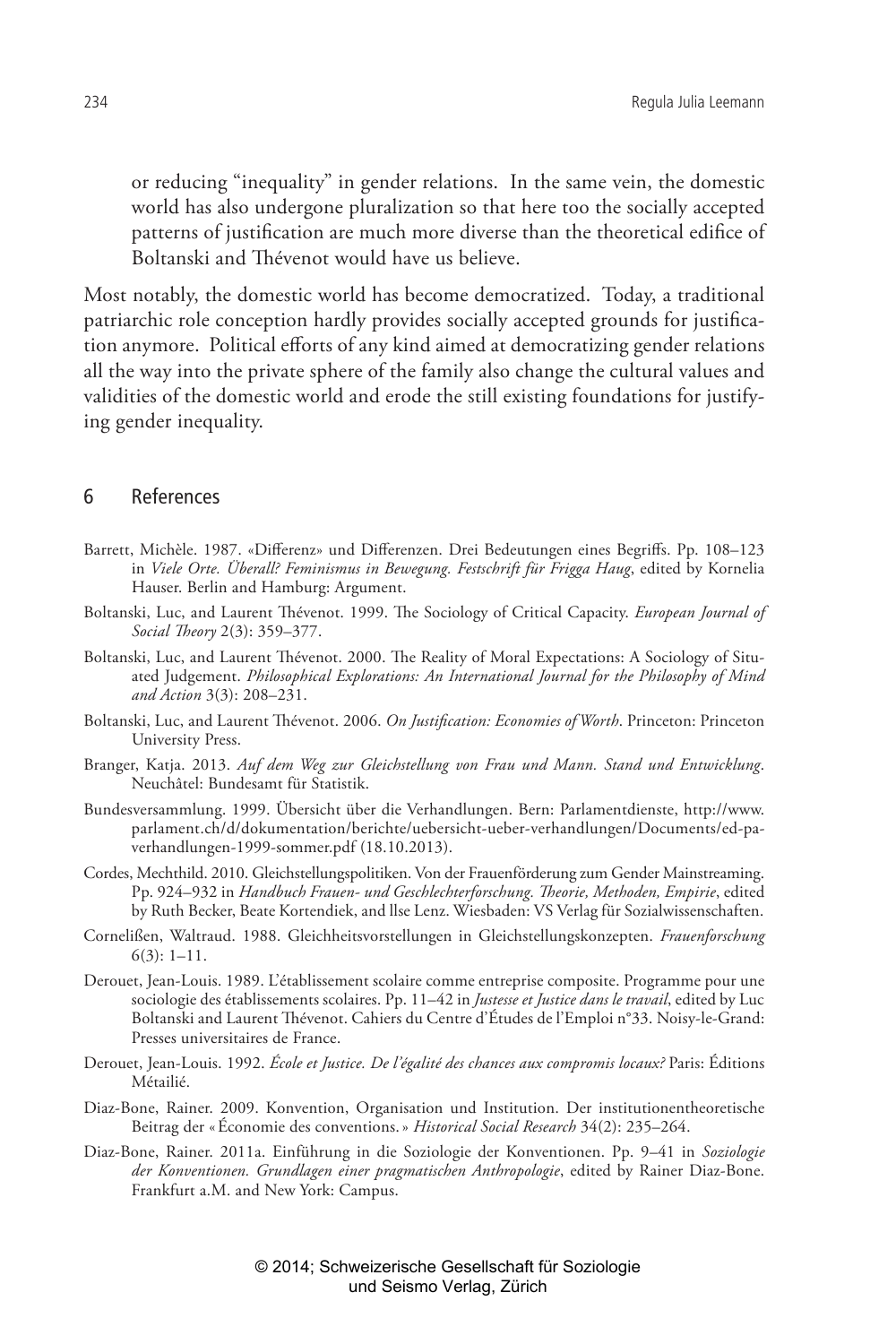- Diaz-Bone, Rainer. 2011b. The Methodological Standpoint of the «économie des conventions.» *Historical Social Research* 36(4): 43–63.
- Dölling, Irene. 2005. «Geschlechterwissen» ein nützlicher Begriff für die «verstehende» Analyse von Vergeschlechtlichungsprozessen. *Zeitschrift für Frauenforschung und Geschlechterstudien* 23(1+2): 44–62.
- European Commission. 2010. *Gender Differences in Educational Outcomes: Study on the Measures Taken and the Current Situation in Europe*. Brussels: Education, Audiovisual and Culture Executive Agency, http://eacea.ec.europa.eu/education/eurydice/documents/thematic\_reports/120EN. pdf (12.04.2013).
- Flick, Uwe. 1999. *Qualitative Forschung. Theorie, Methoden, Anwendung in Psychologie und Sozialwissenschaften*. Reinbek b. Hamburg: Rowohlt Verlag.
- Fries, Anna-Verena. 2010. «Das religiöse Gefühl ist ein kräftiges Erziehungsmittel.» Zur Säkularisierung des Fachs Religion. Vierte Arbeitstagung der Arbeitsgruppe Kultur- und Sozialwissenschaften an Pädagogischen Hochschulen, http://www.phzh.ch/dotnetscripts/MAPortrait\_Data/53569/26/ S%C3%A4kularisierung\_Religion.pdf (12.04.2013).
- Geschäftsstelle der deutschsprachigen EDK-Regionen (ed.). 2010. Grundlagen für den Lehrplan 21, verabschiedet von der Plenarversammlung der deutschsprachigen EDK-Regionen am 18. März 2010. Luzern: Geschäftsstelle der deutschsprachigen EDK-Regionen, http://www.forumbildung. ch/images/uploads/datenbank\_dokumentation/textdokumente/fruehe\_bildung/Lehrplan21\_Maerz.2010.pdf (18.10.2013).
- Hasse, Raimund, and Georg Krücken. 2005. *Neo-Institutionalismus*. Second revised edition. Bielefeld: transcript.
- Hilbrich, Romy, Karin Lohr, and Thorsten Peetz. 2011. Geschlechterasymmetrien in der Bildungsarbeit im Kontext von Organisationsreformen. *femina politica* 14(2): 33–45.
- Imdorf, Christian. 2011. Rechtfertigungsordnungen der schulischen Selektion. Wie Schulen die Negativselektion von Migrantenkindern am Übergang in die Sekundarstufe legitimieren. Pp. 225–245 in *Öffentliche Erziehung revisited. Erziehung, Politik und Gesellschaft im Diskurs*, edited by Sigrid Karin Amos, Wolfgang Meseth, and Matthias Proske. Wiesbaden: VS Verlag.
- Imdorf, Christian. 2012. Zu jung oder zu alt für eine Lehre? Altersdiskriminierung bei der Ausbildungsplatzvergabe. *Journal for Labour Market Research* 45(1): 79–98.
- Imdorf, Christian, and Regula Julia Leemann. 2012. New models of apprenticeship and equal employment opportunity. Do training networks enhance fair hiring practices? *Journal of vocational education & training* 64(1): 57–74.
- Jagd, Søren. 2011. Pragmatic sociology and competing orders of worth in organizations. *European Journal of Social Theory* 14(3): 343–359.
- Knoll, Lisa. 2012. *Über die Rechtfertigung wirtschaftlichen Handelns. CO<sub>2</sub>-Handel in der kommunalen Energiewirtschaft*. Wiesbaden: VS Verlag für Sozialwissenschaften.
- Knoll, Lisa (ed.). 2014. *Organisationen und Konventionen*. Wiesbaden: Springer VS Verlag (in progress).
- Koch, Sascha. 2009. Die Bausteine neo-institutionalistischer Organisationstheorie Begriffe und Konzepte im Lauf der Zeit. Pp. 110–131 in *Neo-Institutionalismus in der Erziehungswissenschaft. Grundlegende Texte und empirische Studien*, edited by Sascha Koch and Michael Schemmann. Wiesbaden: VS Verlag.
- Leemann, Regula Julia, Regina Scherrer, and Andrea Fischer. 2011. *Institutionalisierung Gendertag Kanton Basel-Landschaft. Bericht zuhanden des Amtes für Volksschulen BL und der Fachstelle für Gleichstellung BL*. Basel: Pädagogische Hochschule FHNW, http://www.avs.bl.ch/fileadmin/ Dateien/Dienstleistungen/Gleichstellung/Gendertag%20Evaluation%202011/Gendertag%20 BL%20-%20Gesamtbericht%20der%20FHNW.pdf (12.04.2013).
- Lemmermöhle, Doris. 2001. Gender und Genderforschung als Herausforderung für die Professionalisierung von Lehrerinnen und Lehrern. *Beiträge zur Lehrerbildung* 19(3): 324–334.